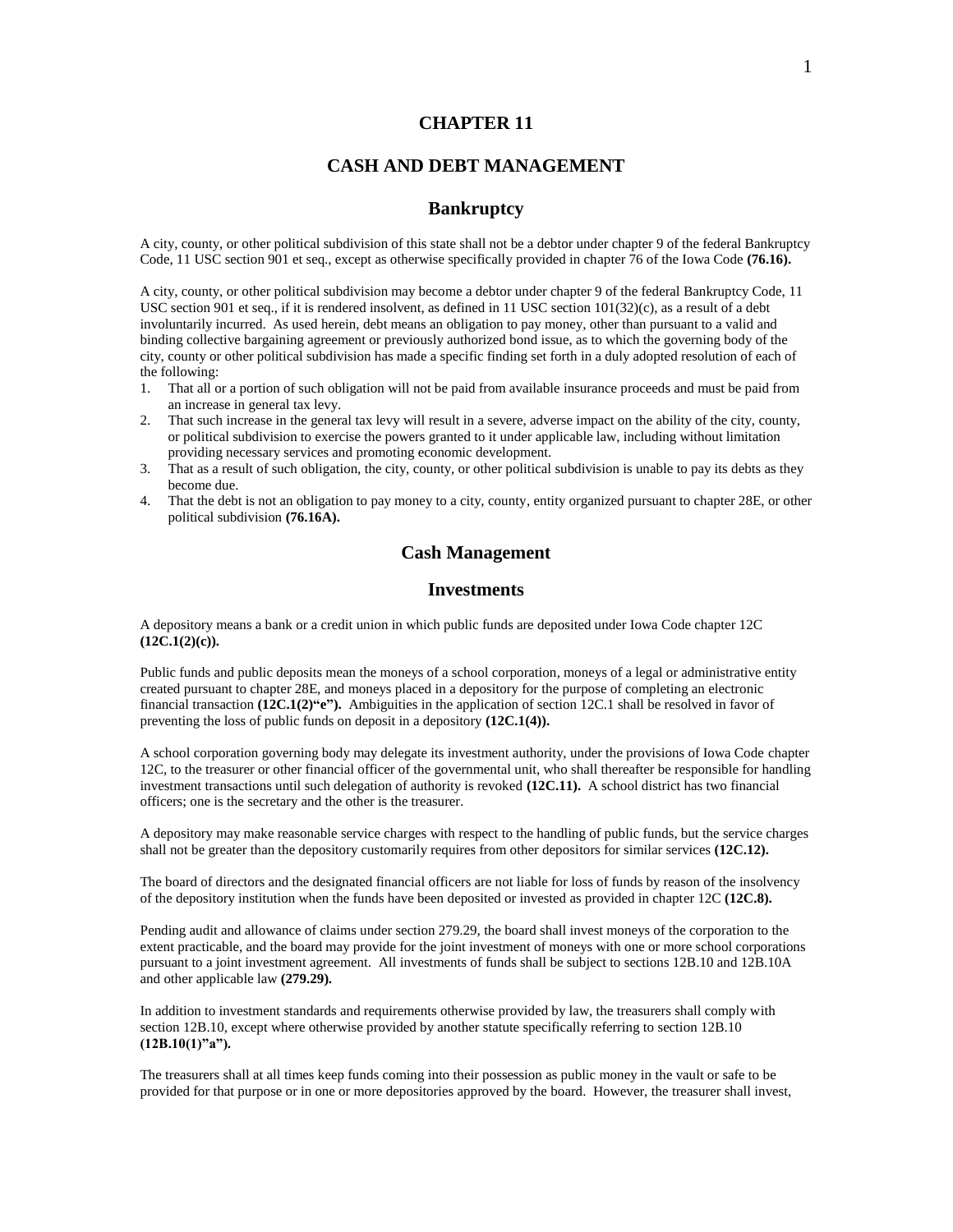unless otherwise provided by Code, any public funds not currently needed in investment authorized by section 12B.10 **(12B.10(1)"b").**

The treasurer, when investing or depositing public funds, shall exercise the care, skill, prudence, and diligence under the circumstances then prevailing that a prudent person acting in a like capacity and familiar with such matters would use to attain the goals of Iowa Code 12B.10(2). This standard requires that when making investment decisions, a public entity shall consider the role that the investment or deposit plays within the portfolio of assets of the public entity and the goals of 12B.10(2). The primary goals of investment prudence shall be based on the following order of priority:

- 1. Safety of principal is the first priority.
- 2. Maintaining the necessary liquidity to match expected liabilities is the second priority.
- 3. Obtaining a reasonable return is the third priority **(12B.10(2)).**

Investments of public funds shall be made in accordance with written policies. A written investment policy shall address the goals set out above and shall also address, but is not limited to, compliance with state law, diversification, maturity, quality, and capability of investment management. The trading of securities in which any public funds are invested for the purpose of speculation and the realization of short-term trading profits is prohibited. Investments by a political subdivision must have maturities that are consistent with the needs and use of that political subdivision or agency **(12B.10(3)).**

The investment of public funds which are operating funds by a political subdivision shall be subject to the following:

- 1. Operating funds means those funds which are reasonably expected to be expended during a current budget year or within fifteen [15] months of receipt.
- 2. Operating funds must be identified and distinguished from all other funds available for investment.
- 3. Operating funds may only be invested in investments which mature within three hundred ninety-seven [397] days or less and which are authorized by law for the investing public entity **(12B.10A(1)).**

All investments of public funds by political subdivisions shall be subject to the following:

- a. Each investment must be authorized by applicable law and the written investment policy of the political subdivision.
- b. Each political subdivision whose investments involve the use of a public funds custodial agreement, as defined in section 12B.10C, shall comply with rules adopted pursuant to section 12B.10C relating to those investments. All contracts providing for the investment of public funds shall be in writing and shall contain a provision requiring that all investments shall be made in accordance with the laws of this state.
- c. A contract for the investment or deposit of public funds shall not provide for compensation of an agent or fiduciary based upon investment performance **(12B.10A(2))**.

A treasurer of a political subdivision may invest funds of the political subdivision or agency that are not operating funds in investments having maturities longer than three hundred and ninety-seven [397] days **(12B.10A(3)).**

At the time of any examination of or at the time of any settlement with the treasurer in charge of any public funds, the treasurer is not required to produce and count in the presence of the officer or officers making such examination or settlement, unless otherwise requested by the board, all moneys or funds then on deposit in the safe or vault in the treasurer's office. The treasurer shall produce a statement of all money or funds on deposit with any depository wherein the treasurer is authorized to deposit such funds, and shall correctly show the balance remaining on deposit in such depository at the close of business on the day preceding the day of such settlement. The treasurer shall also file a statement setting forth the numbers, dates, and amounts of all outstanding checks, or other items of difference, reconciling the balance as shown by the treasurer's books with those of the depositories **(12B.11).**

It shall be the duty of the officer or officers making such settlement to see that the amount of securities and money produced and counted, together with the amounts so certified by the legally designated depositories, agrees with the balance with which such treasurer should be charged, and the officer shall make a report in writing of any such settlement or examination, and attach thereto the certified statement of all such depositories **(12B.12).**

Any officer or other person making a false statement or report or in any manner violating any of the provisions of sections 12B.10 to 12B.13 shall be guilty of a fraudulent practice **(12B.14).**

If any auditor or treasurer or other officer shall neglect or refuse to perform any act or duty specifically required of the officer, such officer shall be guilty of a simple misdemeanor, and the officer and the officer's surety shall be liable on the official bond for any fine imposed, and for the damages sustained by any person through such neglect or refusal **(12B.15).**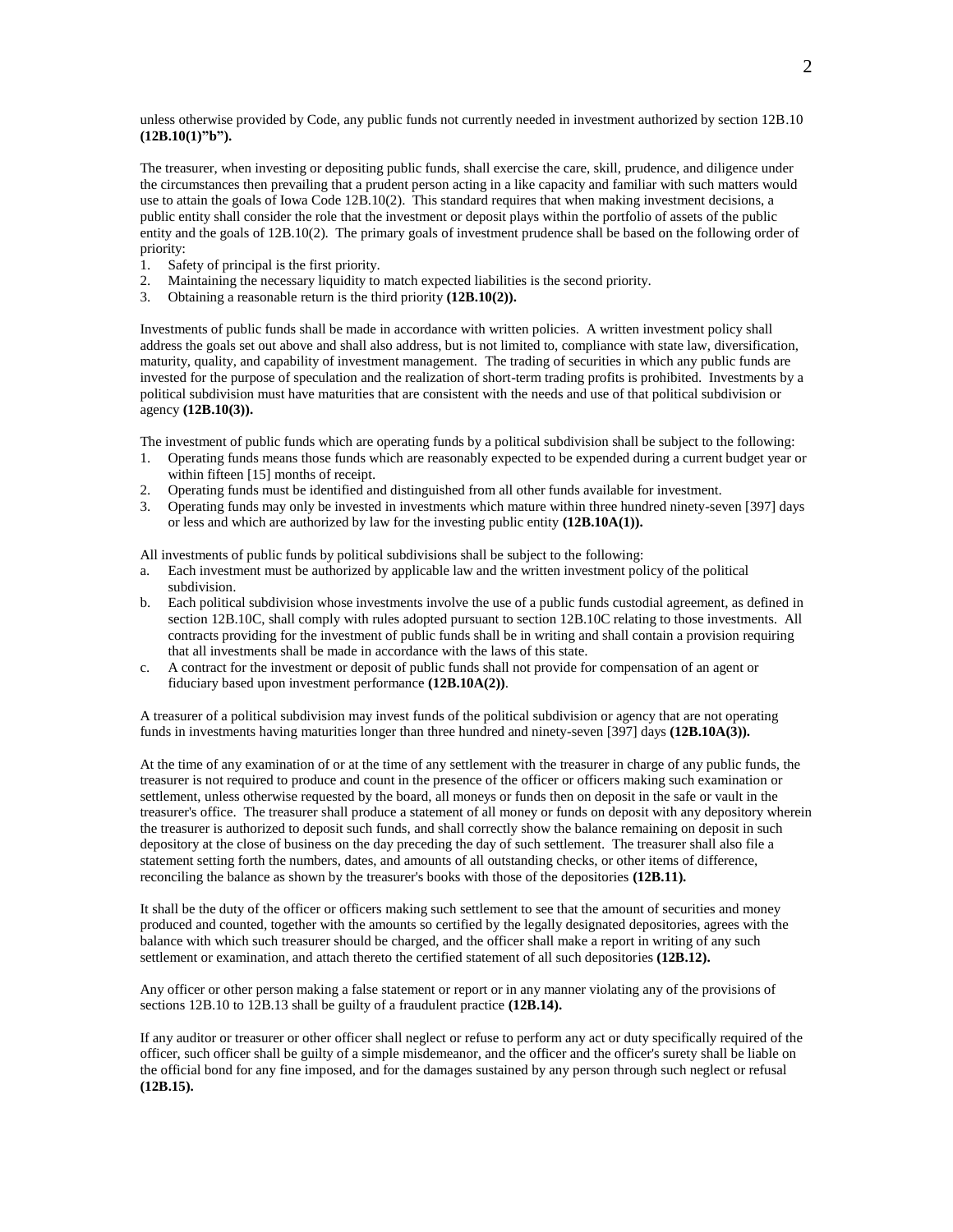All funds held by the following officers or institutions shall be deposited in one or more depositories first approved by the appropriate government body as indicated: for a school corporation, the board of school directors. However, the treasurer of each political subdivision (school corporation) shall invest all funds not needed for current operating expenses in time certificates of deposit in approved depositories pursuant to chapter 12C or in investments permitted by section 12B.10. The list of public depositories and the amounts severally deposited in the depositories are matters of public record **(12C.1(1)).**

The approval of a financial institution as a depository of public funds for a public body shall be by written resolution or order which shall be entered of record in the minutes of the approving board, and that shall distinctly name each depository approved, and specify the maximum amount that may be kept on deposit in each depository **(12C.2).**

Deposits by a school treasurer or school secretary shall be in depositories located within this state which shall be selected by the board of directors of the school district. However, deposits may be made in depositories outside of Iowa for the purpose of paying principal and interest on bonded indebtedness when the deposit is made not more than ten [10] days before the date the principal or interest becomes due. Deposits made for the purpose of completing an electronic financial transaction pursuant to section 8B.32 or 331.427 may be made in any depository located in this state **(12C.4).**

County treasurers are required to make separate direct deposits into the funds if the school board designates a separate [bank] account for such funds **(OAG #82-8-15(L)).** 

If the approved depositories will not accept the deposits under the conditions prescribed or authorized in chapter 12C, the funds may be deposited, on the same or better terms as were offered to the depositories, in one or more approved depositories conveniently located within the state **(12C.5).**

Public deposits shall be deposited with reasonable promptness in a depository legally designated as depository for the funds **(12C.6(1)).**

Public funds invested in depositories' time certificates of deposit by a public body or officer other than the treasurer of state shall draw interest at rates to be determined by the public body or officer and the depository, which rates shall not be less than the minimum rate set under section 12C.6 for state funds **(12C.6(3)).**

A depository may pay interest to a public officer on deposits of public funds, and a public officer may take or receive interest on deposits of public funds **(12C.7(1)).**

Interest or earnings on investments and time deposits shall be credited to the general fund of the governmental body making the investment or deposit, with the exception of specific funds for which investments are otherwise provided by law. Funds so excepted shall receive credit for interest or earnings derived from such investments or time deposits made from such funds **(12C.7(2)).**

An officer who is referred to in section 12C.1 is not liable for loss of funds by reason of the insolvency of the depository institution when the funds have been deposited or invested as provided in chapter 12C **(12C.8).**

The board, who by law have control of any fund created by direct vote of the people, may invest any portion of the fund not currently needed, in investments authorized in Iowa Code section 12B.10 **(12C.10).**

There is no statutory authority for the voters to vote a tax to create a fund to be used solely for investment purposes **(OAG #74-4-23).**

The treasurer or other designated financial officer of each school corporation shall invest the proceeds of notes, bonds, refunding bonds, and other evidences of indebtedness, and funds being accumulated for the payment of principal and interest or reserves in investments set out in section 12B.10(4)"a"(1) through (9), section 12B.10(5)"a"(1) through (7), an investment contract, or tax-exempt bonds. The investment shall be as defined and permitted by section 148 of the Internal Revenue Code (IRC) and applicable regulations under that section. An investment contract, or tax-exempt bonds shall be rated within the two (2) highest classifications as established by at least one (1) of the standard rating services approved by the superintendent of banking by rule **(12C.9(1)).** Earnings and interest from these investments shall be used to pay the principal or interest as the principal or interest comes due on the indebtedness or to fund the construction of the project for which the indebtedness was issued, or shall be credited to the capital project fund for which the indebtedness was issued **(12C.9(2)).**

Public funds of the state shall not be deposited in a financial institution which does not demonstrate a commitment to serve the needs of the local community in which it is chartered to do business, including the needs of neighborhoods,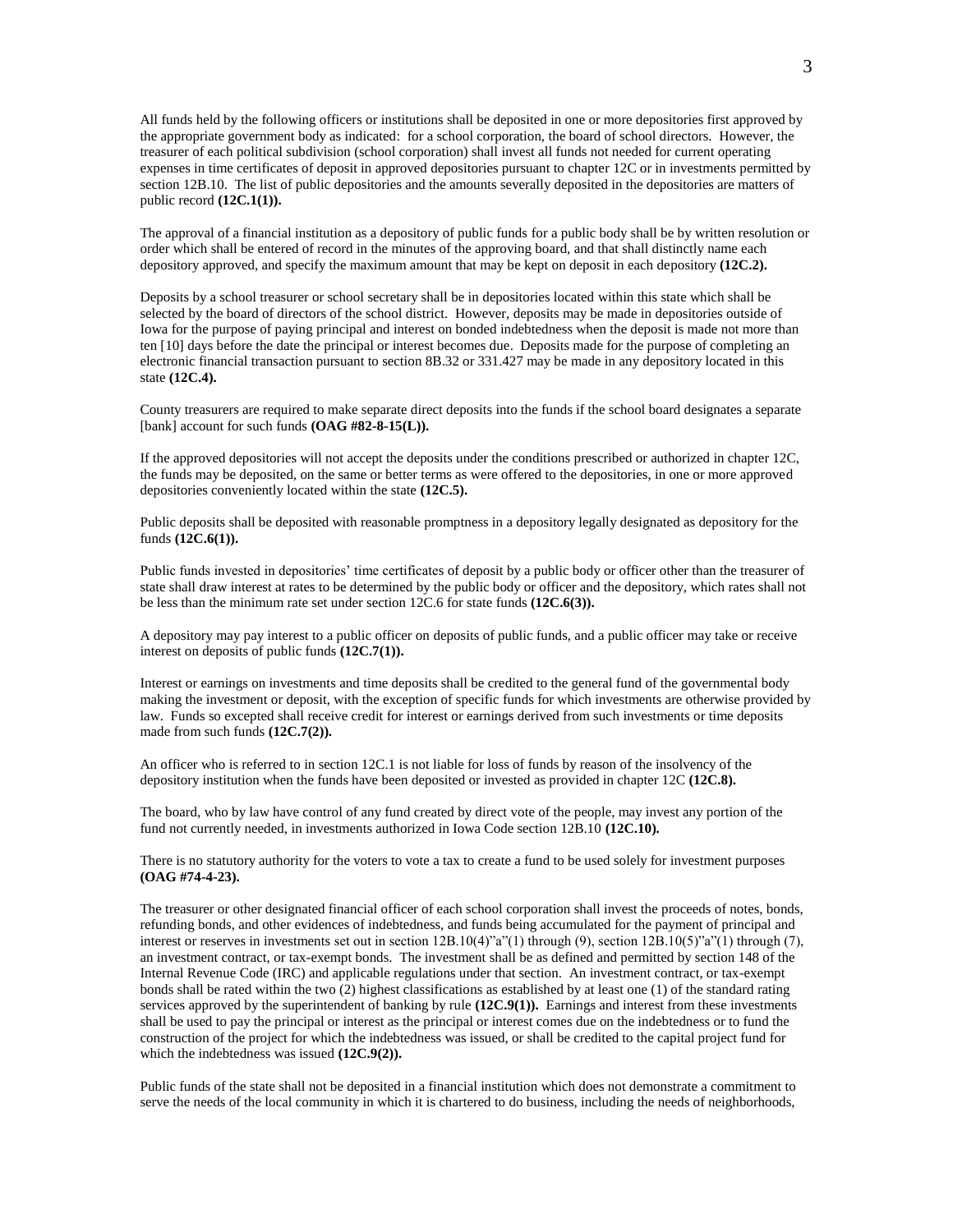rural areas, and small businesses in communities served by the financial institution. These needs included credit services as well as deposit services **(12C.6A(1)).**

A deposit of public funds in a depository pursuant to chapter 12C shall be secured as follows:

- a. If a depository is a credit union, then public deposits in the credit union shall be secured pursuant to sections 12C.16 through 12C.19 and sections 12C.23 and 12C.24.
- b. If a depository is a bank, public deposits in the bank shall be secured pursuant to sections 12C.23A and 12C.24 **(12C.1(3)).**

A local government shall not require a pledge of collateral for that portion of the local government's deposits in a credit union that is covered by insurance of a federal agency or instrumentality **(12C.15).**

Notwithstanding chapter 524, the deposit of public funds in a credit union defined in section 533.102 or a mutual corporation as defined in section 524.103 does not constitute being a shareholder, stockholder, or owner of a corporation in violation of Article VIII of the Constitution of the State of Iowa or any other provision of law **(12C.13).**

### **Debt Management**

### **Advanced Funding Authority**

The Iowa advance funding authority is a public instrumentality and agency of the state exercising public and essential governmental functions, established for the purposes of reducing the cash flow difficulties faced by Iowa schools, improving the financial procedures of Iowa schools, and reducing the short-term borrowing costs of Iowa schools **(257C.4).**

"School" includes each public school district, AEA, and community college **(257C.3(5)).**

The general assembly finds:

- 1. The establishment of the authority is in all respects for the benefit of the people of the state of Iowa and the improvement of the financing procedures for Iowa's schools.
- 2. The authority will be performing an essential governmental function in the exercise of the powers and duties conferred upon it by chapter 257C.
- 3. Iowa schools face a serious and increasing problem with cash flow difficulties caused, among other factors, by increasing reliance on state school foundation aid, delays in the payment of state school foundation aid, and the periodic payment of property taxes for school purposes.
- 4. As a result of their increasing cash flow difficulties, Iowa schools have had to borrow on a short-term basis larger amounts of funds more often, thus increasing their borrowing costs significantly.
- 5. The short-term borrowing costs of Iowa schools are a direct burden on the taxpayers of the state.
- 6. It is necessary to create the authority to provide a means for Iowa schools to reduce substantially or eliminate their short-term borrowing costs and thus reduce costs to the taxpayers.
- 7. All of the purposes stated in this section are public purposes and uses for which public moneys may be borrowed, expended, advanced, loaned or granted **(257C.2).**

Members of the authority board and persons acting in the authority's behalf, while acting within the scope of their employment or agency, are not subject to personal liability resulting from carrying out the powers and duties given in chapter 257C **(257C.11).**

Governing board:

- 1. The powers of the authority are vested in and exercised by a board consisting of five members, including the treasurer of state, the director of the department of education, and the director of the department of management, and two members appointed by the governor, subject to confirmation by the senate. The state officials may designate representatives to serve on the board for them. As far as possible, the governor shall appoint members who are knowledgeable or experienced in the school systems of this state or in finance.
- 2. The governor shall appoint the members of the authority for terms of six years, beginning and ending as provided in section 69.19. An appointed member of the authority may be removed from office by the governor for misfeasance, malfeasance, or willful neglect of duty or other just cause, after notice and hearing, unless the notice and hearing are expressly waived in writing by the member.
- 3. Three members of the board constitute a quorum.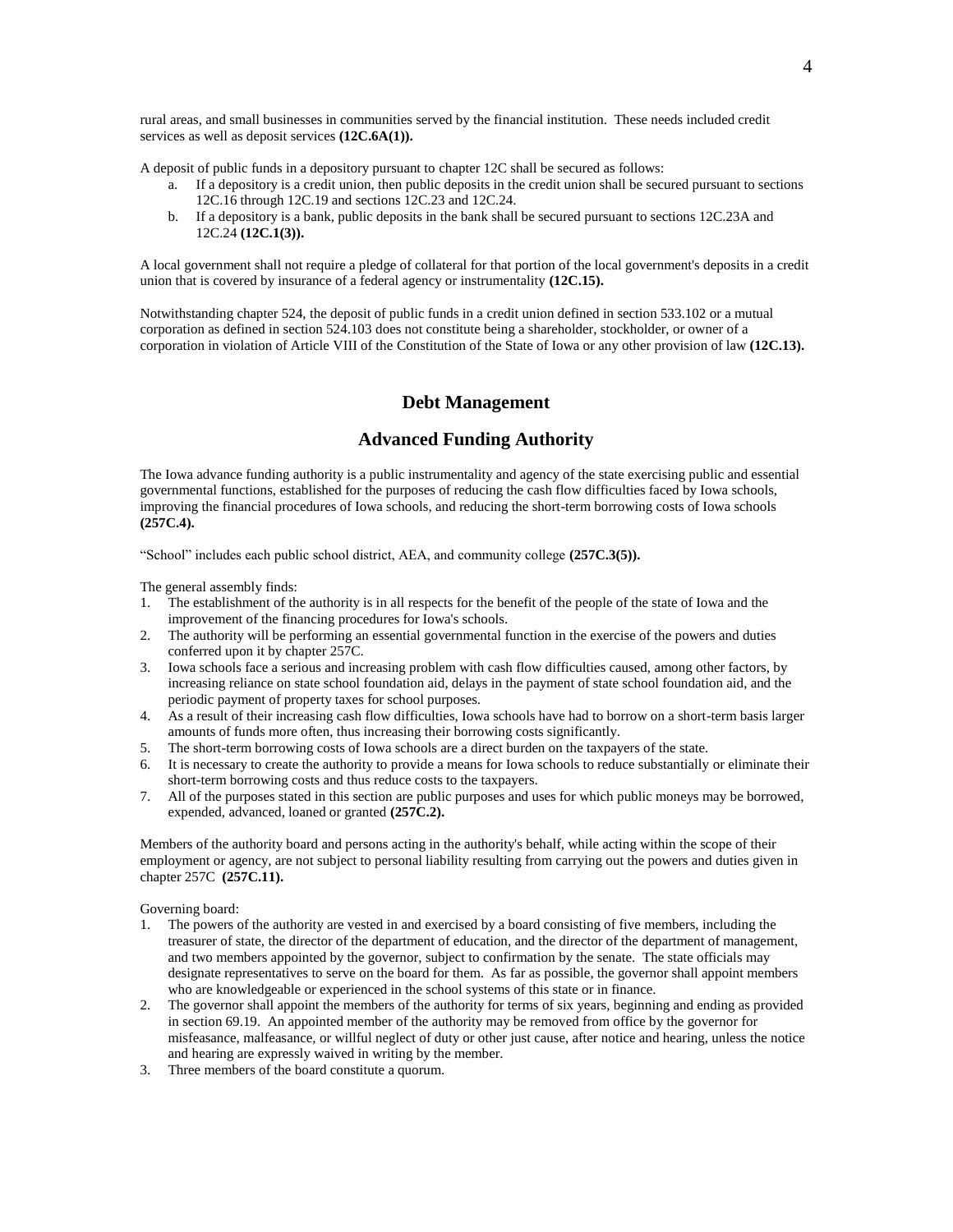- 4. The appointed members of the authority receive a per diem as specified in section 7E.6 for each day spent in performance of duties as members, and shall be reimbursed for all actual and necessary expenses incurred in the performance of duties as members.
- 5. The appointed members of the authority shall give bond as required for public officers in chapter 64.
- 6. Meetings of the authority shall be held at the call of the chairperson or when a majority of the members so request.
- **7.** The members shall elect a chairperson, vice chairperson and secretary annually, and other officers as they determine necessary **(257C.5).**

Advance Funding Program:

- 1. The authority shall establish a statewide advance funding program for the purchase from schools of notes issued in anticipation of the receipt of moneys for school purposes or for making loans to schools to alleviate cash flow difficulties and to otherwise improve the financial well-being of the schools.
- 2. The authority may issue its bonds and use the proceeds from the bonds for the purpose of making loans to or purchasing the notes of any school for the use of the various funds of the school for any lawful school purpose excluding debt service. Bonds issued pursuant to this section may be secured by a pledge of payments made to the authority by the school, to be derived from the receipt of anticipated funds evidenced by the notes of the school, including a pooling of payments of notes from two or more participating schools. The authority may also issue refunding bonds, including advance refunding bonds, for the purpose of refunding previously issued bonds.
- 3. The authority may issue its bonds in principal amounts which, in the opinion of the authority, are necessary to provide sufficient funds for achievement of its corporate purposes, the payment of interest on its bonds, the establishment of reserves to secure its bonds, the costs of issuance of its bonds, and all other expenditures of the authority incident to and necessary or convenient to carry out its purposes and powers. The bonds are investment securities and negotiable instruments within the meaning of and for purposes of the uniform commercial code, chapter 554.
- 4. Bonds issued under this section are payable solely and only out of the moneys, assets, or revenues of the authority and are not an indebtedness of this state, and this state is not liable on the bonds. Bonds issued under chapter 257C shall contain on their face a statement that the state is not liable.
- 5. The proceeds of bonds issued by the authority and not required for immediate disbursement may be invested in any investment approved by the board and specified in the trust indenture or resolution pursuant to which the bonds are issued without regard to any limitation otherwise provided by law.
- 6. The bonds of the authority shall be:
	- a. In a form, issued in denominations, executed in a manner and payable over terms and with rights of redemption, as the board prescribes in the resolution authorizing their issuance.
	- b. Negotiable instruments under the laws of the state and may be sold at prices, at public or private sale, and in a manner, as prescribed by the board. Chapters 73A, 74, 74A and 75 do not apply to their sale or issuance.
	- c. Subject to the terms, conditions, and covenants providing for the payment of the principal, redemption premiums, if any, interest, and other terms, conditions, covenants, and protective provisions safeguarding payment, not inconsistent with chapter 257C and as determined by resolution of the board.
- 7. The bonds of the authority are securities in which public officers and bodies of this state; political subdivisions of this state; insurance companies and associations and other persons carrying on an insurance business; banks, trust companies, savings associations, savings and loan associations, and investment companies; administrators, guardians, executors, trustees, and other fiduciaries; and other persons authorized to invest in bonds or other obligations of the state, may properly and legally invest funds, including capital, in their control or belonging to them.
- 8. Bonds must be authorized by a resolution of the board. However, a resolution authorizing the issuance of bonds may delegate to an officer of the authority the power to negotiate and fix the details of an issue of bonds by an appropriate certificate of the authorized officer **(257C.8).**

A school may issue and sell or pledge its notes to the authority or the authority's designated agent or trustee. Schools may enter into contracts and agreements with the authority to effectuate the purposes of this chapter. In acting pursuant to this section, schools are exempt from all laws of the state which provide for competitive bids and hearings in connection with such sales, pledges, contracts and agreements **(257C.16).**

# **Stamping Warrants**

Chapter 74 applies to all warrants which are legally drawn on a public treasury and which, when presented for payment, are not paid for want of funds **(74.1(1)).** 

If a warrant other than an anticipatory warrant is presented for payment, and is not paid for want of funds, or is only partially paid, the treasurer shall endorse the fact thereon, with the date of presentation, and sign the endorsement, and thereafter the warrant or the balance due thereon, shall bear interest at the rate specified in section 74A.2 **(74.2).**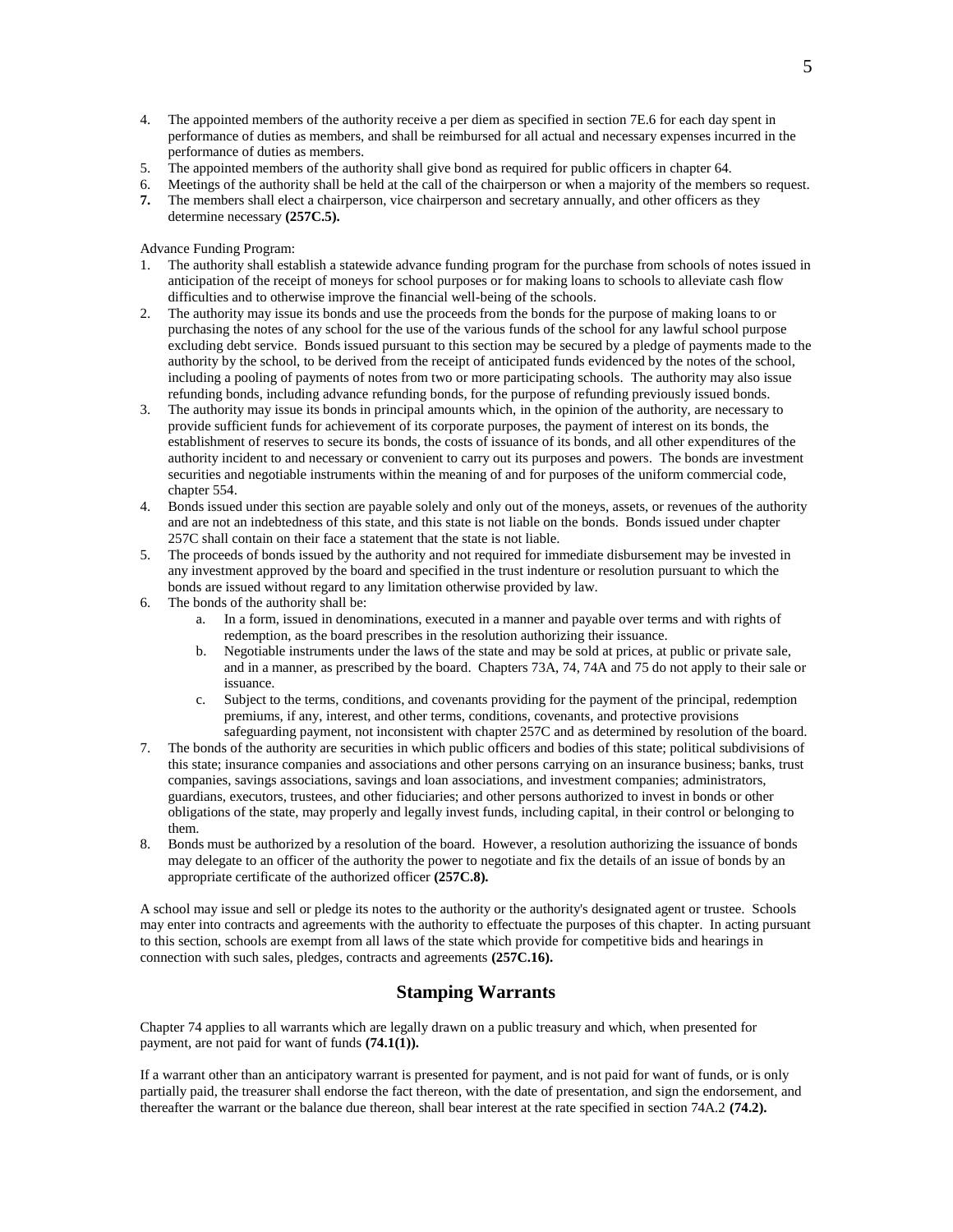When a fund contains sufficient money to pay one or more interest-bearing obligations which are outstanding against the fund, the treasurer shall call those obligations for payment. Obligations may be paid in the order of presentation. This section does not authorize a fixed-term obligation to be called at a date earlier than is provided by the conditions and terms upon which it was issued **(74.5).**

The treasurer shall keep a record of each interest-bearing obligation which shall show the number and amount, the date interest commences, the rate of interest, and the name and post office address of the holder of the obligation **(74.3).**

Interest on an interest-bearing obligation shall cease to accrue as of the date specified in the notice of call issued. This does not apply if the parties have otherwise agreed in writing **(74.6).**

When an obligation which legally draws interest is paid, the treasurer shall endorse upon it the date of payment, and the amount of interest paid. The treasurer shall enter into the records maintained under section 74.3 the date of payment and the amount of interest paid **(74.7).**

A warrant not paid upon presentation for want of funds bears interest on unpaid balances at the rate in effect at the time the warrant is first presented for payment, as established by rule pursuant to subsection 74A.6(2). This section does not apply to an obligation which by law bears interest from the time it is issued **(74A.2).**

The interest rates authorized by section 74A.3 to be set by the issuing governmental body or agency shall be set in each instance by the governing body which, in accordance with applicable provisions of law then in effect, authorizes the issuance of the bonds, warrants, pledge orders, certificates, obligations, or other evidences of indebtedness **(74A.3(2)).**

The committee [treasurer of state, superintendent of banking, superintendent of credit unions, and auditor of state or a designee] shall establish the maximum interest rate to be applicable to obligations referred to in section 74A.2, and this rate shall apply unless the parties agree to a lesser interest rate **(74A.6(2)).**

The committee from time to time shall establish one or more of the interest rates referred to in subsections 2 and 3 as may be financing of governmental activities, and to minimize interest costs to governmental bodies while permitting a fair return to persons whose funds are used to finance governmental activities. The committee shall consider relevant indices of actual interest rates in the economy when establishing rates under this section, including but not necessarily limited to maximum lawful interest rates payable by depository financial institutions on customer deposits, interest rates payable on obligations issued by the United States government, and interest rates payable on obligations issued by governmental bodies other than those of this state **(74A.6(4)).** An interest rate established by the committee under this section shall be in effect commencing on the eighth calendar day following the day the rate is established and until a new rate is established and takes effect **(74A.6(5)).**

An interest rate limit, provision that no interest rate limit exists, or authorization to set interest rates, as provided by this chapter or any other law, applies to all bonds, warrants, pledge orders, certificates, obligations, or other evidences of indebtedness issued and delivered after the effective date of the provision, regardless of whether the bonds, warrants, pledge orders, certificates, obligations, or other evidences of indebtedness were authorized to be issued pursuant to election, public hearing, or otherwise before the effective date of the provision. This section operates both retroactively and prospectively **(74A.8).**

Warrants may be stamped or anticipatory warrants issued while funds are invested if the investments were made in good faith and without negligence **(OAG #81-12-4).**

A district can stamp warrants when money is tied up in closed banks **(AG Report 1932, p. 265).**

The treasurer should make pro rata payments on warrants not paid for want of funds **(AG Report 1934, pp. 224, 248).**

Stamped warrants should be paid in the order of their date of stamping when sufficient money is on hand **(1934 Op. Att'y Gen. 435 (#34-1-9)).**

When stamped warrants are partially paid and a new warrant is issued for the balance, the new warrant should take precedence over other stamped warrants issued subsequent to the date of the original **(1912 Op. Att'y Gen. 732 (#12- 7-9)).**

When a district knows that it does not have sufficient funds to pay warrants, for example, payroll, it must still issue the individual warrants and have each one stamped. It cannot issue one warrant from the general fund to a payroll account and stamp just that one warrant **(OAG #64-2-28).** [Note: where this opinion uses the word "warrant" it means "checks" in modern procedures.]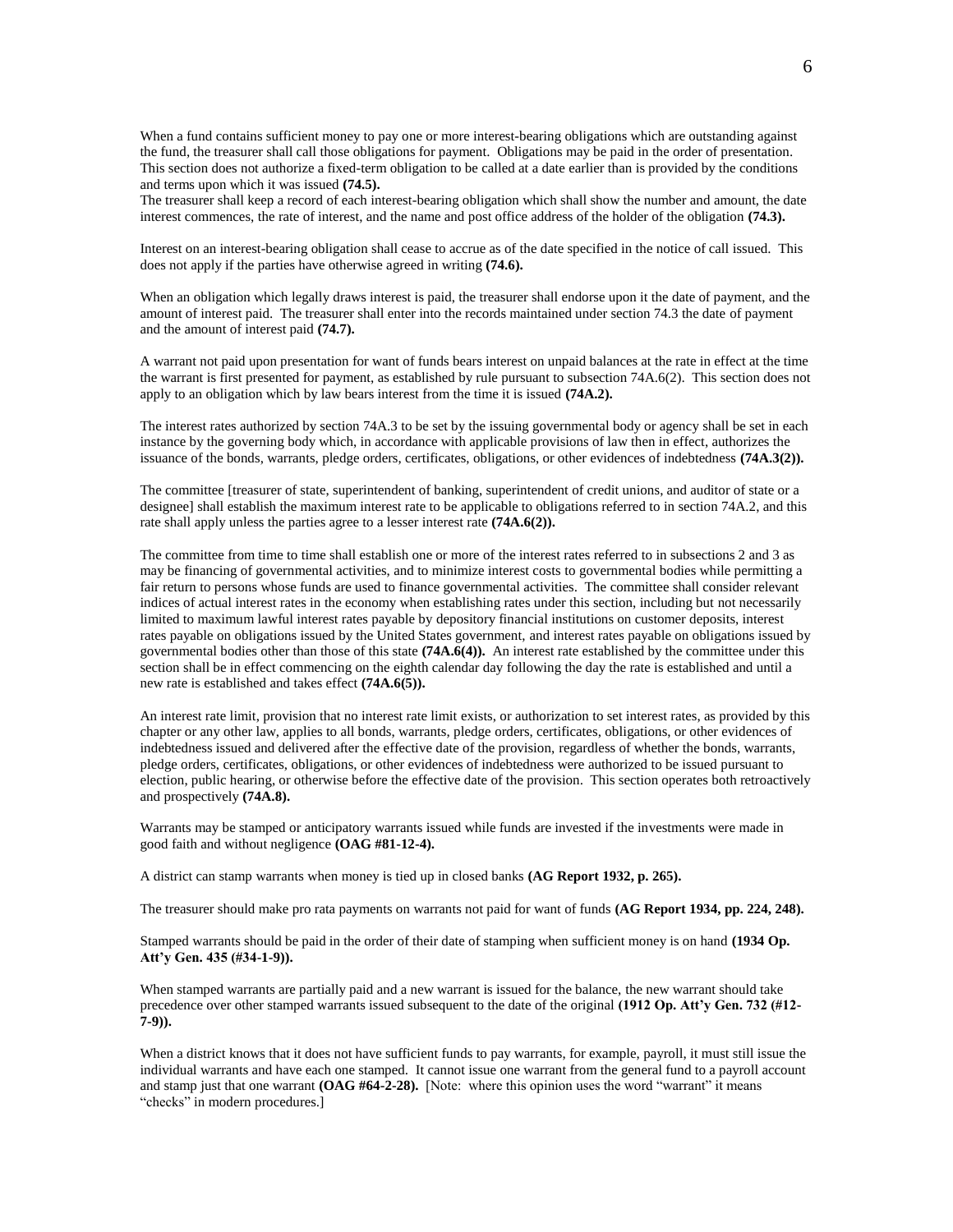A school district may not give promissory notes nor may it issue warrants to borrow money for current operating expenses in excess of the budget estimate **(1948 Op. Att'y Gen. 5 (#47-1-6)).**

Stamped warrants may be issued against the schoolhouse fund when an issue has been voted **(OAG #39-5-19).** [Note: schoolhouse fund as used here includes the tax funds PPEL, PERL, and Debt Service.]

A levy authorized by the board may not be anticipated by issuing stamped warrants against the levy authorized **(OAG #50-7-3)**. A district cannot anticipate the collection until the tax has actually been levied **(OAG #58-8-1).**

## **Anticipatory Warrants**

Chapter 74 applies when a municipality (school district) determines that there are not or will not be sufficient funds on hand to pay the legal obligations of a fund, it may provide for the payment of such an obligation by drawing an anticipatory warrant payable to a bank or other business entity authorized by law to loan money in an amount legally available and believed to be sufficient to cover the anticipated deficiency **(74.1(2)).** The procedures in chapter 74 also apply to the issuance of warrants or the issuance of anticipatory warrants of an AEA established under chapter 273 **(74.1(5)).** AEA boards are authorized to issue warrants and anticipatory warrants pursuant to chapter 74. This shall not be construed to authorized an AEA board to levy a tax **(273.3(17)).**

An anticipatory warrant issued under the authority of section 74.1(1) shall bear interest at a rate determined by the issuing governmental body, but not exceeding that permitted by chapter 74A **(74.2).**

When a fund contains sufficient money to pay one or more interest-bearing obligations which are outstanding against the fund, the treasurer shall call those obligations for payment. Obligations may be paid in the order of presentation. This section does not authorize a fixed-term obligation to be called at a date earlier than is provided by the conditions and terms upon which it was issued **(74.5).**

The treasurer shall keep a record of each interest-bearing obligation which shall show the number and amount, the date interest commences, the rate of interest, and the name and post office address of the holder of the obligation **(74.3).**

Interest on an interest-bearing obligation shall cease to accrue as of the date specified in the notice of call issued. This does not apply if the parties have otherwise agreed in writing **(74.6).**

When an obligation which legally draws interest is paid, the treasurer shall endorse upon it the date of payment, and the amount of interest paid. The treasurer shall enter into the records maintained under section 74.3 the date of payment and the amount of interest paid **(74.7).**

Each public issuer of warrants may designate the warrants as tax-exempt public warrants if the issuer complies with the tax-exempt reporting requirements of the federal Internal Revenue Code (IRC) **(74.8).**

In the event a school corporation which has issued anticipatory warrants fails to pay principal or interest of its anticipatory warrants when due, upon certification by the trustee or the paying agent designated pursuant to section 76.10 to the director of the department of administrative services, the director of the department of administrative services shall withhold and directly apply, from any state appropriation to which the school corporation is entitled, so much as is certified to the trustee or the paying agent to the payment of the principal and interest on the anticipatory warrants of the school corporation then due. The obligation of the director of the department of administrative services to withhold and directly apply moneys from any state appropriation to which the school corporation is entitled does not create any moral or legal obligations of the state to pay, when due, the principal and interest on the anticipatory warrants of a school corporation. All appropriations for school corporations shall be subject to the provisions of this section **(74.9).**

A warrant not paid upon presentation for want of funds bears interest on unpaid balances at the rate in effect at the time the warrant is first presented for payment, as established by rule pursuant to subsection 74A.6(2). This section does not apply to an obligation which by law bears interest from the time it is issued **(74A.2).**

The interest rates authorized by section 74A.3 to be set by the issuing governmental body or agency shall be set in each instance by the governing body which, in accordance with applicable provisions of law then in effect, authorizes the issuance of the bonds, warrants, pledge orders, certificates, obligations, or other evidences of indebtedness **(74A.3(2)).**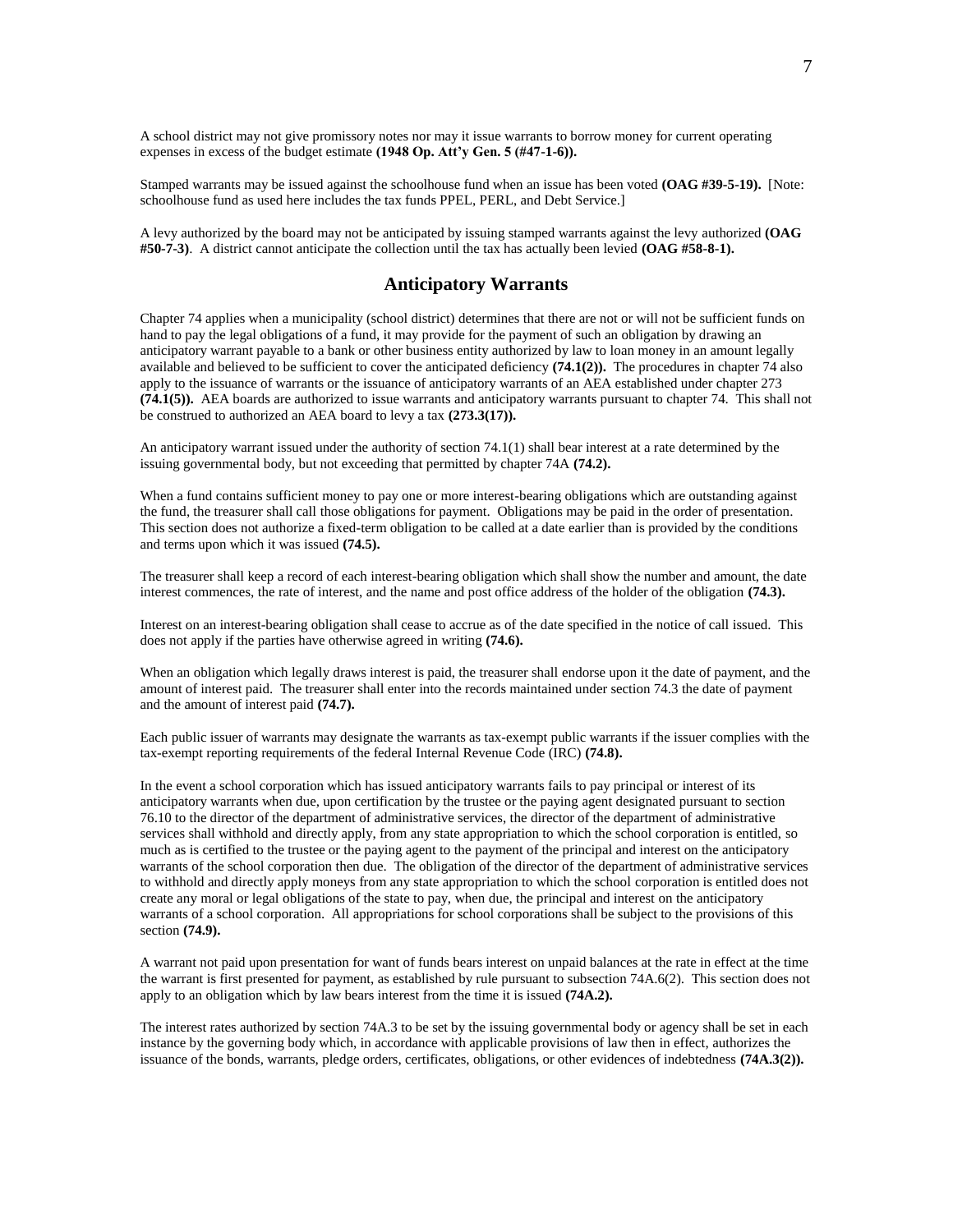The committee [treasurer of state, superintendent of banking, superintendent of credit unions, and auditor of state or a designee] shall establish the maximum interest rate to be applicable to obligations referred to in section 74A.2, and this rate shall apply unless the parties agree to a lesser interest rate **(74A.6(2)).**

The committee from time to time shall establish one or more of the interest rates referred to in subsections 2 and 3 as may be financing of governmental activities, and to minimize interest costs to governmental bodies while permitting a fair return to persons whose funds are used to finance governmental activities. The committee shall consider relevant indices of actual interest rates in the economy when establishing rates under this section, including but not necessarily limited to maximum lawful interest rates payable by depository financial institutions on customer deposits, interest rates payable on obligations issued by the United States government, and interest rates payable on obligations issued by governmental bodies other than those of this state **(74A.6(4)).** An interest rate established by the committee under this section shall be in effect commencing on the eighth calendar day following the day the rate is established and until a new rate is established and takes effect **(74A.6(5)).**

An interest rate limit, provision that no interest rate limit exists, or authorization to set interest rates, as provided by this chapter or any other law, applies to all bonds, warrants, pledge orders, certificates, obligations, or other evidences of indebtedness issued and delivered after the effective date of the provision, regardless of whether the bonds, warrants, pledge orders, certificates, obligations, or other evidences of indebtedness were authorized to be issued pursuant to election, public hearing, or otherwise before the effective date of the provision. This section operates both retroactively and prospectively **(74A.8).**

School district warrants:

- 1. The treasurer of a school district shall sell anticipatory warrants authorized by subsection 74.1(2) at a rate of interest to be determined by the board of the school district.
- 2. The treasurer may offer the warrants for public sale at par, by publishing notice of the sale for two consecutive weeks in a newspaper of general circulation in the jurisdiction of the school district issuing the warrants, giving not less than ten [10] days' notice of the time and place of the sale. The notice shall include a statement of the amount of the warrants offered for sale.
- 3. Sealed bids may be received at any time up to the time all bids are opened. The treasurer shall sell the warrants to the bidder offering the lowest interest rate, provided that the treasurer may reject all bids and readvertise the sale of the warrants pursuant to the provisions of this section.
- 4. This section applies only to school districts whose anticipated receipts allocable to the current budget are at least equal to their legally approved budget for the current year **(74A.7).**

Warrants may be stamped or anticipatory warrants issued while funds are invested if the investments were made in good faith and without negligence **(OAG #81-12-4).**

A school district may not give promissory notes nor may it issue warrants to borrow money for current operating expenses in excess of the budget estimate **(1948 Op. Att'y Gen. 5 (#47-1-6)).**

A district cannot anticipate the collection until the tax has actually been levied **(OAG #58-8-1).**

### **Bonded Indebtedness**

#### **Authorization to Issue General Obligation Bonds**

School boards shall not incur original indebtedness by the issuance of bonds until authorized by the voters of the school corporation **(274.2).** School bonds may not be lawfully issued for any purpose other than those authorized by statute **(1906 Op. Att'y Gen. 419 (#5-8-10)).**

The board of directors of any school corporation when authorized by the voters at an election held on a date specified in section 39.2(4)"c", may issue the negotiable, interest-bearing school bonds of the corporation for borrowing money for any or all of the following purposes:

- 1. To acquire sites for school purposes.
- 2. To erect, complete, or improve buildings authorized for school purposes.
- 3. To acquire equipment for schools, sites, and buildings **(298.21).**

Subject to the approval of the voters thereof, school districts are hereby authorized to contract indebtedness and to issue general obligation bonds to provide funds to defray the cost of purchasing, building, furnishing, reconstructing, repairing, improving or remodeling a schoolhouse or schoolhouses and additions thereto, gymnasium, stadium, fieldhouse, school bus garage, teachers' or superintendent's home or homes, and procuring a site or sites therefor, or purchasing land to add to a site already owned, or procuring and improving a site for an athletic field, or improving a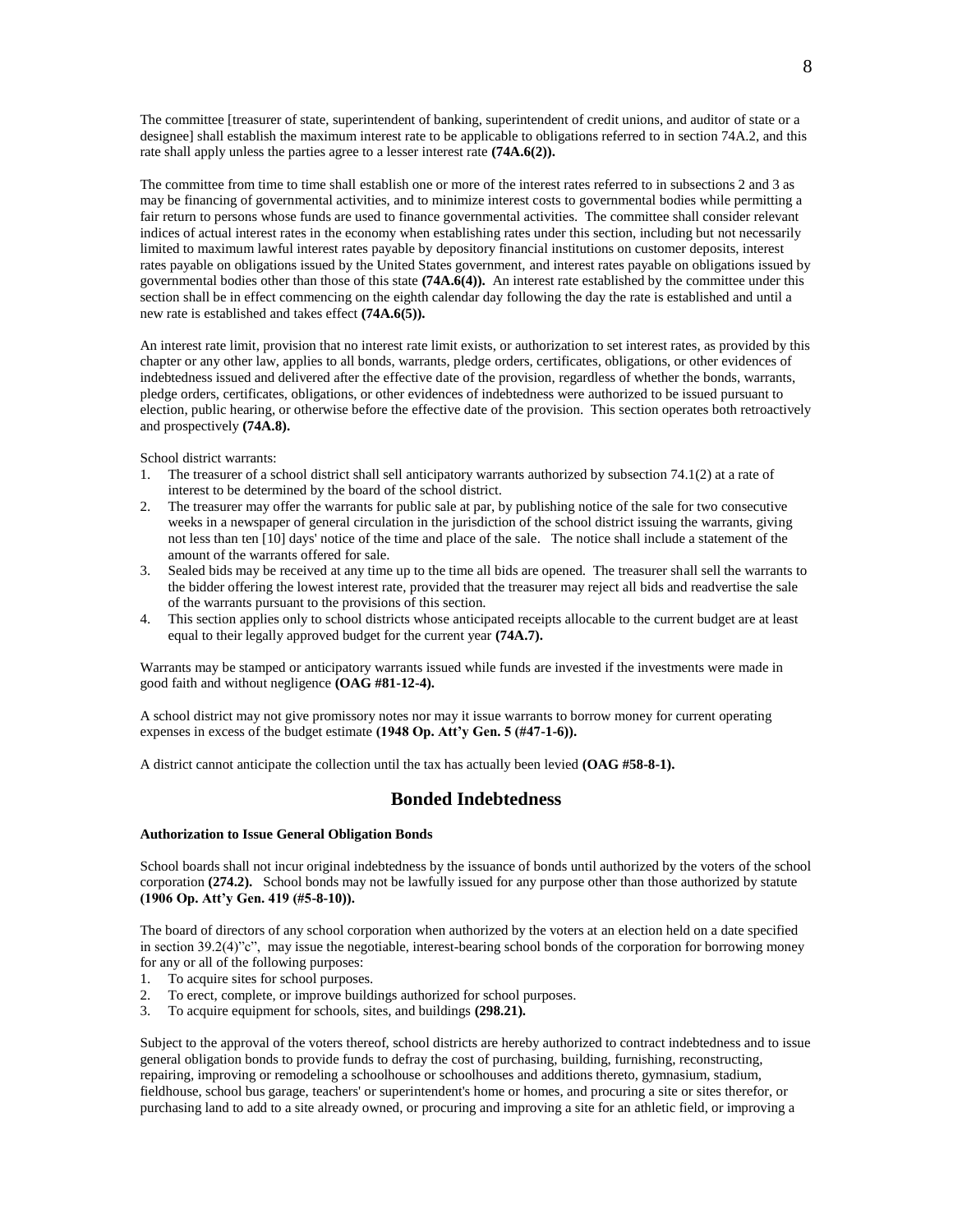site already owned for an athletic field, and for any one or more of such purposes. Taxes for the payment of the bonds shall be levied in accordance with chapter 76, and the bonds shall mature within a period not exceeding twenty [20] years from date of issue, shall bear interest at a rate or rates not exceeding that permitted by chapter 74A and shall be of such form as the board of directors of the school district shall by resolution provide, but the aggregate indebtedness of any school district shall not exceed five percent [5%] of the actual value of the taxable property within said school district, as ascertained by the last preceding state and county tax lists **(296.1).**

No county, or other political or municipal corporation shall be allowed to become indebted in any manner, or for any purpose, to an amount, in the aggregate, exceeding five per centum on the value of the taxable property within such county or corporation — to be ascertained by the last state and county tax lists, previous to the incurring of such indebtedness (**Constitution of the State of Iowa, Article XI, Section 3).**

The five percent [5%] limit is referred to as the "Statutory Debt Limit." For example, a school district has an actual valuation of \$50,000,000 as ascertained by the latest summation made by the county auditor and provided to the Department of Management, and an outstanding debt of \$750,000. Under these circumstances, the maximum amount of bonds that could be voted is determined as follows:

|              | \$50,000,000 | Actual Valuation before Rollbacks Including TIF |
|--------------|--------------|-------------------------------------------------|
| $\mathbf{x}$ | 5%           | Legal Bonding Rate $(5\% = .05)$                |
| $-$          | \$2,500,000  | <b>Bonding Limit</b>                            |
|              | 750,000      | <b>Outstanding Debt</b>                         |
|              | \$1,750,000  | Amount for Which Bonds Could Be Voted           |

The law is unclear on whether the actual valuation before rollbacks and TIF valuation should be before or after reduction for military credit. Governmental entities generally hold that it should be calculated after the reduction because military credit does not represent taxable base.

Before indebtedness can be contracted in excess of one and one-quarter percent [1.25%] of the assessed value of the taxable property, a petition signed by a number equal to twenty-five percent [25%] of those voting at the last election of school officials shall be filed with the president of the board of directors, asking that an election be called, stating the amount of bonds proposed to be issued and the purpose or purposes for which the indebtedness is to be created, and that the purpose or purposes cannot be accomplished within the limit of one and one-quarter percent [1.25%] of the valuation. The petition may request the calling of an election on one or more propositions and a proposition may include one or more purposes **(296.2).**

Loans to a school district by the Department of Economic Development under the Community and Rural Development Loan Program (CORDLAP) are indebtedness for purposes of the debt limitation provision in the Iowa Constitution **(OAG #89-5-6).**

If money is on hand to pay principal and interest due yearly on bonds, this may be considered as paid in determining the maximum that could be bonded for buildings and site **(OAG #46-1-23).**

If the vote in favor of the issuance of the bonds is equal to at least sixty percent [60%] of the total vote cast for and against the proposition at the election, the board of directors shall issue the same and make provision for payment thereof **(296.6).**

When a proposition to authorize an issuance of bonds by a school corporation is submitted to the electors, such proposition shall not be deemed carried or adopted, anything in the statutes to the contrary notwithstanding, unless the vote in favor is such authorization is equal to at least sixty percent [60%] of the total vote cast for and against the proposition at the election. All ballots cast and not counted as a vote for or against the proposition shall not be used in computing the total vote cast for or against said proposition. When a proposition to authorize an issuance of bonds has been submitted to the electors under section 75.1 and the proposal fails to gain approval by the required percentage of votes, such proposal, or any proposal which incorporates any portion of the defeated proposal, shall not be submitted to the electors for a period of six [6] months from the date of the regular or special election and may only be submitted on a date specified in section 39.2(4) paragraph "a", "b", or "c", as applicable **(75.1).**

Variance between the petition for and notice of election for the stated purpose of constructing a new schoolhouse and the school bond election ballot submitted the question of construction of a new senior high school building was one of substance fatal to the election and accordingly no school bonds could be lawfully issued **(Honohan v. United Community School District of Boone and Story Counties, 1965, 258 Iowa 57, 137 N.W. 2d 601).**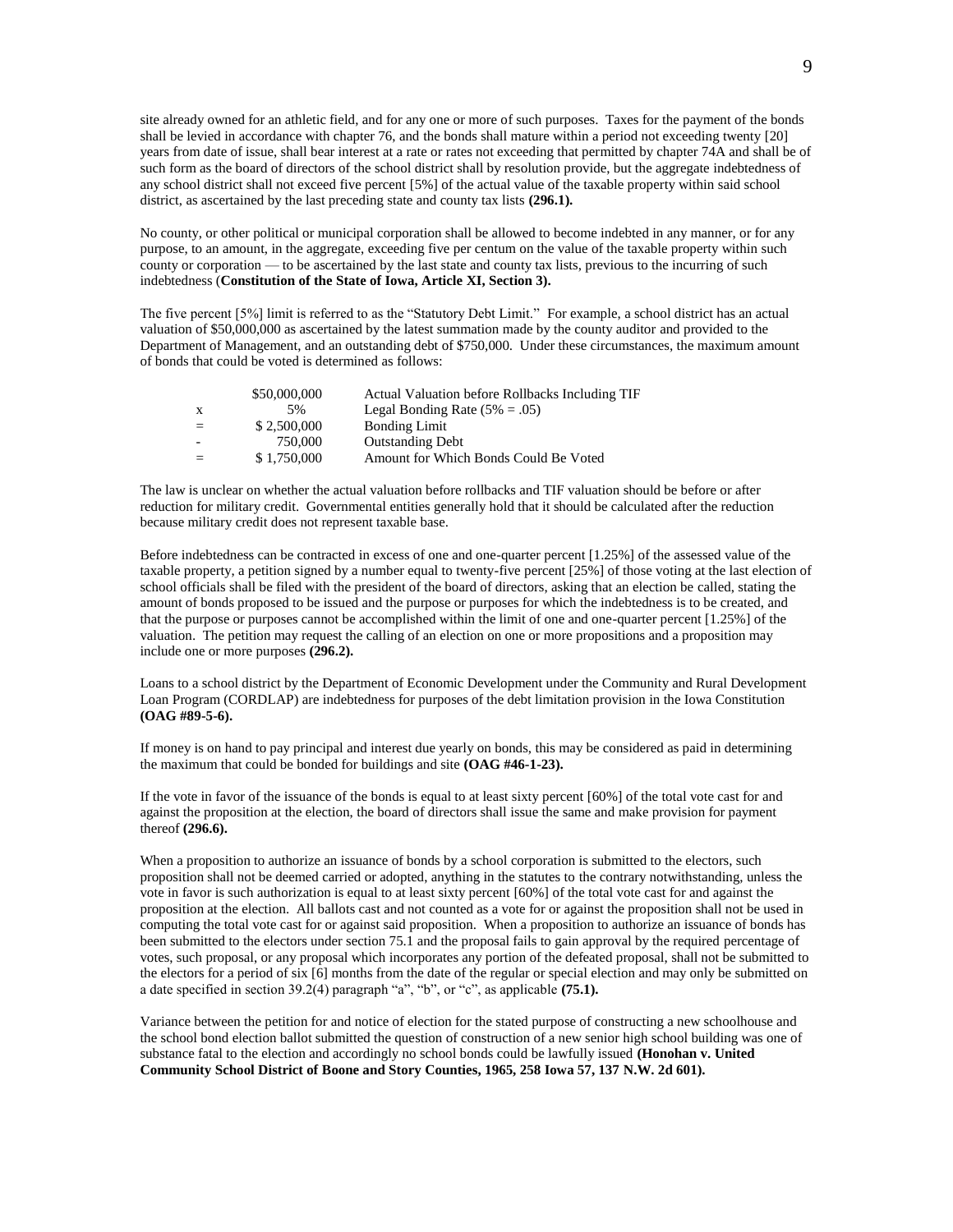A school board has discretion to determine how soon an election on a bond petition must be held. Petitions should be acted upon in the order they are filed and elections should be scheduled within ten days of receipt. There is some discretion on the part of the board to refuse petitions or to condition an election if the board determines that an election on the petition to be "contrary to the needs of the school district." Once a petition has been approved at an election, the board is obligated to comply with the proposal's directive, and does not have discretion to delay action pending an election on a conflicting proposal. Where the ultimate objective of two proposals are the same, so that approval of one would defeat the objective of another, the subsequent proposal "incorporates a portion" of the first, and is subject to a six-month delay after the election of the first proposal **(OAG #89-6-4(L)).**

It is within the discretion of the local school board of education to have two separate referendum questions submitted on a single ballot, or the board may present one bond issue prior to the other and if the first fails they must timely submit the second legally sufficient bond issue or face a potential mandamus action for arbitrary and capricious action. A petition for election may only be eliminated for legally sufficient reasons **(OAG #81-5-3(L)).**

Failure to give notice of election on the question of issuing bonds by a school district in the form prescribed by statute injuriously affected legality of the bonds when issued **(1898 Op. Att'y Gen. 112 (#96-6-19)).**

A new petition for a school bond issue can be accepted prior to the lapse of six months after the last issue failed **(OAG #64-8-12).**

If electors voted for two grade schools, or an elementary school and a high school, one of these could not be started and the other delayed unless such action was on the proposition and voted by the electors **(1940 Op. Att'y Gen. 388 (#39- 9-21)).**

Bonded indebtedness upon approval of the voters, for the cost of building a bus garage is permitted. The general fund may not be expended for this purpose **(OAG #64-5-5(L), 296.1).**

Bonds or taxes voted for buildings and equipment for buildings cannot be used for purchase of sites **(1930 Op. Att'y Gen. 44).**

Site selection is for the determination of the board and it can change its mind after bonds are voted unless the site was specified in the proposition **(1912 Op. Att'y Gen. 604 (#12-3-8)).**

The state treasurer shall notify each political subdivision, instrumentality, and agency of the state to report to the treasurer the amount of bonds outstanding and each new bond issue. The treasurer shall adopt rules and establish forms for carrying out this provision. Each political subdivision, instrumentality, and agency of the state shall provide all the information required by the treasurer under this provision **(12.1).**

A school district may contract indebtedness and issue general obligation bonds or enter into insurance agreements obligating the school district to make payments beyond its current budget year for one or more of the following mechanisms to protect the school district or corporation from tort liability, loss of property, environmental hazards, or any other risk associated with the operation of the school district or corporation:

- a. To procure or provide for a policy of insurance.
- b. To provide a self-insurance program.
- c. To establish and maintain a local government risk pool.

However, this subsection does not apply to an insurance program for employee benefit plans **(296.7).**

#### **Sale of Bonds**

When public bonds are offered for sale, the official in charge of the bond issue shall, by advertisement published at least once, the last one of which shall be not less than four [4] nor more than twenty [20] days before the sale in a newspaper located in the county or a county contiguous to the place of sale of the bonds, give notice of the time and place of sale of the bonds, the amount to be offered for sale, and any further information which the official deems pertinent **(75.2).**

Sealed bids may be received at any time prior to the calling for open bids, if open bids are provided for in the notice of sale. After the sealed bids are all filed, the official or officials shall call for open bids, if open bids are provided for in the notice of sale. After all of the open bids have been received the substance of the best open bid shall be noted in the minutes. If open bids are not permitted in the notice of sale, sealed bids may be received until it is announced that all sealed bids shall be opened. The official or officials shall then open any sealed bids that have been filed and they shall note in the minutes the substance of the best sealed bid **(75.3).**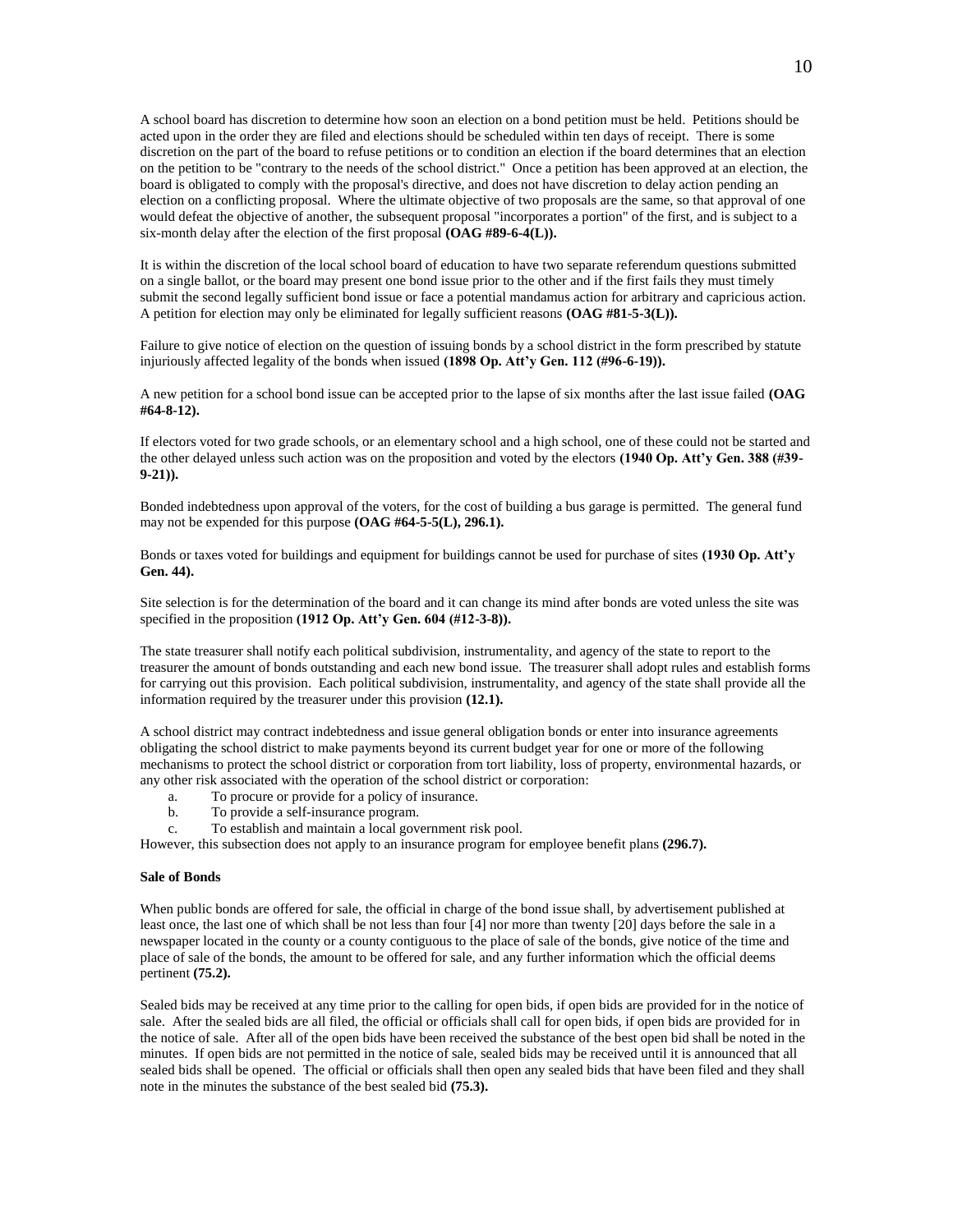Any or all bids may be rejected, and the sale may be advertised anew, in the same manner, or the bonds or any portion thereof may thereafter be sold at private sale to any one or more of such bidders, or other persons, by popular subscription or otherwise. In case of private sales, the bonds shall be sold upon terms not less favorable to the public than the most favorable bid made by a bona fide and responsible bidder at the last advertised sale **(75.4).**

A public body authorized to issue bonds, notes, or other obligations may elect to receive bids to purchase such bonds, notes, or other obligations by means of electronic, internet or wireless communication; a proprietary bidding procedure or system; or by facsimile transmission to a location deemed appropriate by the governing body, in each instance as may be approved by the governing body and provided for in the notice of sale. An electronic bid shall be submitted in substantial conformity with the requirements of chapter 554D and any rules adopted pursuant to that chapter with respect to the acceptance of electronic records by a governmental agency. Additionally, before approving the use of an electronic bidding procedure, the public body shall find and determine that the specific procedure to be used will provide reasonable security and maintain the integrity of the competitive bidding process, and facilitate the delivery of bids by interested parties under the circumstances of the particular sale **(75.14).**

Any other provisions of chapter 75 or any other law to the contrary notwithstanding, if the principal amount of an issue of public revenue bonds is fifteen million dollars [\$15,000,000] or greater, the official or governing body in charge of the bond sale may, if the official or governing body deems it advisable and in the best interests of the public, sell the bonds at private sale without the necessity of public advertisement or the taking of competitive bids and at a price above, at, or below par, plus accrued interest, as the official or governing body deems advisable and in the best interests of the public **(75.13).** A school district could issue revenue bonds related to SAVE in chapter 423E and 423F.

All public bonds issued under chapter 75 may be sold at the price not less than ninety-eight percent [98%] of par, plus accrued interest from the date of the bonds to the date of delivery of the bonds **(75.5).**

Hereafter issues of bonds of every kind and character shall be consecutively numbered. The annual levy shall be sufficient to pay the interest and approximately such portion of the principal of the bonds as will retire them in a period not exceeding twenty [20] years from date of issues. Each issue of bonds shall be scheduled to mature serially in the same order as numbered **(76.1).**

A public body authorized to issue bonds may elect to issue bonds bearing a variable or fluctuating rate of interest which is determined on one or more intervals by reference to an index or standard, or as fixed by an interest rate indexing or remarketing agent retained by the issuer of the bonds. A public issuer of public bonds may provide for additional security or liquidity, enter into agreements for, and expend funds for policies of insurance, letters of credit, lines of credit, or other forms of security issued by the financial institutions for the payment of principal, premium, if any, and interest on the bonds. A public issue of public bonds may also enter into contracts and pay for the services of underwriters, interest rate indexing agents, remarketing agents, trustees, financial consultants, depositories, and other services as determined by the governing body. In the case of general obligation bonds, fees for the services and costs of additional security and liquidity shall be considered incurred in lieu of interest and may be levied through the fund for payment of debt service on the bonds. Bonds issued under this section may be sold at public or private sale as determined by the governing body **(76.17(1)).** This section provides alternative and additional power for the issuance of bonds and is not an amendment to any other statute or a limitation upon powers under any other law **(76.17(2)).**

A public issuer of public bonds may provide for the purchase of bonds before their maturity and the remarketing of purchased bonds without causing the redemption of the purchased bonds **(76.17(3)).**

An underwriter employed to assist in the issuance of obligations by a political subdivision shall meet the requirements for doing business in Iowa sufficient to be subject to tax under rules of the department of revenue **(76.15).**

No commission shall be paid, directly or indirectly, in connection with the sale of a public bond. No expense shall be contracted or paid in connection with such sale other than the expenses incurred in advertising such bonds for sale **(75.6).** A company has no right to charge a fee for the examination of a bond **(OAG #30-7-8(L)).** A school board has no authority to pay a service fee for the collection of interest on bonds **(OAG #35-12-21(L)).**

Any public officer who fails to perform any duty required by chapter 75 or who does any act prohibited by chapter 75, where no other penalty is provided, shall be guilty of a simple misdemeanor **(75.7).**

Notwithstanding any contrary provision in the Code, public bonds may be in one or more denominations as provided by the proceedings of the governing body authorizing their issuance **(75.10).**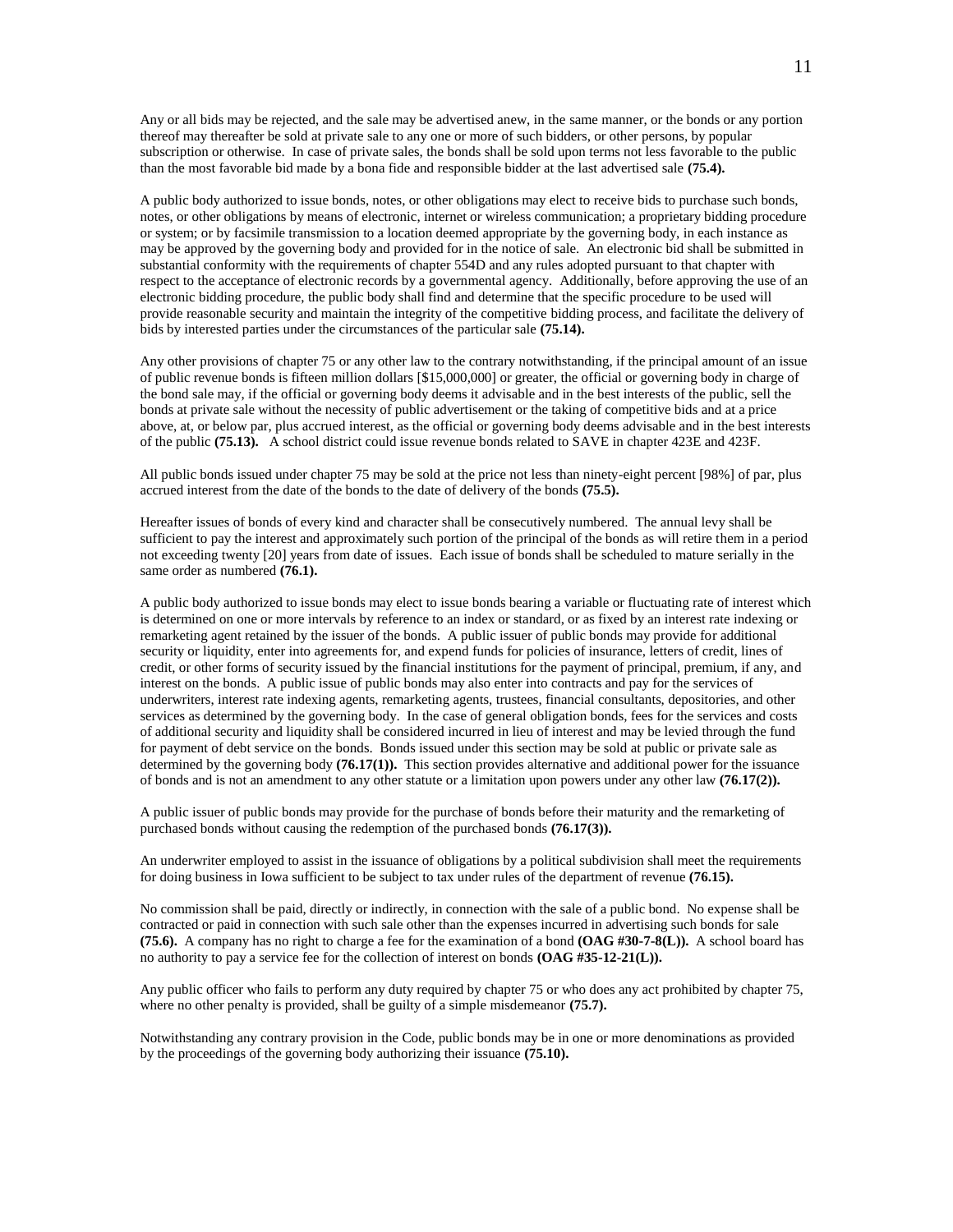Chapter 75 does not prevent the exchange of bonds for legal indebtedness evidenced by bonds, warrants, judgments, or otherwise as provided by law. Bonds shall not be exchanged for notes issued pursuant to section 76.13 in anticipation of the issuance of bonds **(75.9).**

There is no statutory time limit within which bonds must be issued after approval of the voters **(OAG #52-8-9(L)).** Changing conditions may justify the delay in issuance of bonds, but justifiable delay is a fact rather than a law **(OAG #52-8-19(L)).**

The treasurer of a school corporation shall invest the proceeds of notes, bonds, refunding bonds, and other evidence of indebtedness, and funds being accumulated for the payment of principal and interest or reserves in investments set out in Code, an investment contract, or tax-exempt bonds **(12C.9(1)).** Earnings and interest from investments shall be used to pay the principal or interest as the principal or interest comes due on the indebtedness or to fund the construction of the project for which the indebtedness was issued, or shall be credited to the capital project fund for which the indebtedness was issued **(12C.9(2)).**

### **Bond Registration**

All of said bonds shall be substantially in the form provided for county bonds, but subject to changes that will conform them to the action of the board providing therefor; shall run not more than twenty [20] years, and may be sooner paid if so nominated in the bond; bear a rate of interest not exceeding that permitted by chapter 74A, payable semiannually; be signed by the president and countersigned by the secretary of the board of directors; and shall not be disposed of for less than par value, nor issued for other purposes than chapter 298 provides. All of said bonds, when issued, shall be delivered to the secretary of the board of directors, who shall register them in a book to be kept for that purpose, and shall deliver them when they have been properly countersigned. The expenses of engraving and printing of bonds may be paid out of the general fund **(298.22).**

As used in chapter 76, unless the context otherwise requires, "public bond or obligation" means any obligation issued by or on behalf of the political subdivision of the state [school district] **(76.14).**

Notwithstanding any other provision in the Code:

- 1. All public bonds or obligations issued before or after July 1, 1983 may be in registered form. An issuer of public bonds or obligations may designate for a term, as agreed upon, one or more persons, corporations, partnerships or other associations located within or without the state to serve as trustee, transfer agent, registrar, depository, or paying or other agent in connection with the public bonds or obligations and to carry out services and functions which are customary in such capacities or convenient or necessary to comply with the intent and provisions of chapter 76.
- 2. An issuer of public bonds or obligations may provide for the immobilization of the bonds through the designation of a bond depository or through a book-entry system of registration.
- 3. Any designated trustee, transfer agent, registrar, depository or paying or other agent may serve in multiple capacities with respect to an issue of public bonds or obligations.
- 4. Public bonds or obligations or certificates of ownership of the public bonds or obligations may be issued in any form or pursuant to any system necessary to be in compliance with standards issued from time to time by the municipal securities rulemaking board of the United States, the American national standards institute, any other securities industry standard, or the requirements of section 103 of the Internal Revenue Code [IRC].
- 5. Registration or immobilization of a public bond or obligation does not disqualify it as a lawful investment for depository institutions, trustees, public bodies, or other investors regulated by law.
- 6. An issuer of public bonds or obligations may provide for the payment of the costs of registration of its public bonds or obligations by the levy of additional taxes for the payment from the fund for the payment of the principal and interest of general obligations bonds or from any revenue source from which the principal and interest of the public bonds or obligations are payable.
- 7.
- a. Records and documents pertaining to cancellation, transfer, redemption, or replacement of public bonds or obligations shall be preserved by the issuer or its agent for a period of not less than eleven [11] years. Thereafter, the records and documents may be destroyed by the issuer or its agent, preserving confidentiality as necessary.
- b. An action with respect to the cancellation, transfer, redemption, or replacement of public bonds or obligations shall not be brought against an issuer, trustee, transfer agent, registrar, depository, paying agent, or other agent unless it is commenced within eleven [11] years of the cancellation, transfer, redemption, or replacement of the bonds or obligation **(76.10).**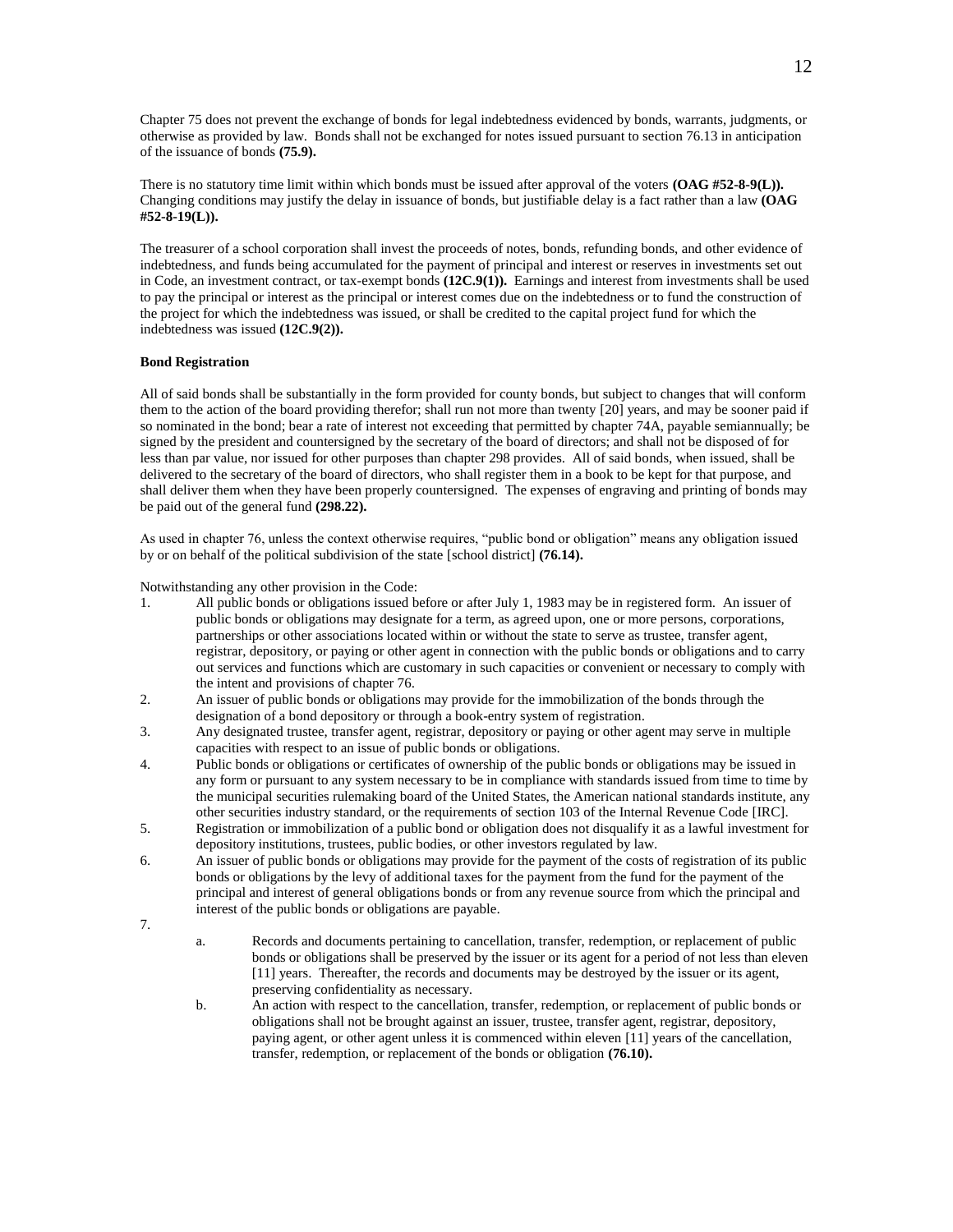Records of identity of owners of public bonds or obligations maintained as provided in section 76.10 or by the issuer of the bonds are confidential records entitled to protection under subsection 22.7(17). However, the issuer of the bonds or a state or federal agency may obtain information as necessary **(76.11).**

A provision requiring that public bonds or obligations or certificates of ownership of public bonds or obligations issued by a public entity be executed or signed by particular public officers permits the signatures to be affixed by printing or other mechanical means. However, each instrument shall bear at least one original and manual signature, which may be the signature of any officer designated by law to execute the instrument or the signature of a registrar or trustee authenticating the instrument **(76.12(1)).**

Public bonds and obligations are valid and binding if they bear the signature of the officials in office on the date of execution of the bonds, notwithstanding that any or all of the persons whose signatures appear on the public bonds or obligations have ceased to hold the office before the delivery of the public bonds or obligations. Reprinted or reissued bonds are valid and binding if they bear facsimiles of the signatures of either the public officials who executed the original issue of the bonds or the officials in office at the time of execution of the reprinted or reissued bonds **(76.12(2)).**

A public issuer of bonds or other debt obligations may covenant that the issuer will comply with requirements or limitations imposed by the Internal Revenue Code to preserve the tax exemption of interest payable on the bonds or obligations and may carry out and perform other covenants, including but not limited to, the payment of any amounts required to be paid by the issuer to the United States government **(76.18).**

#### **Interim Financing**

A public body authorized to issue bonds may issue project notes in anticipation of the receipt of any of the following:

- a. Proceeds from the issuance of public bonds or obligations previously authorized.
- b. Proceeds to be received pursuant to law or agreement from any state or federal agency.
- c. Income or revenue from sources to be received and expended for the project during the project construction or acquisition period.
- d. Any combination of paragraphs "a" through "c" **(76.13(1)).**

Notes shall be issued in the form and manner provided in a resolution of the governing body of the issuer. The resolution may set forth and appropriate the moneys anticipated by the notes **(76.13(2)).**

The resolution may provide that to the extent issued in anticipation of public bonds or obligations, notes shall be paid from the proceeds of the issuance of public bonds or obligations. To the extent issued in anticipation of bonds, note proceeds shall be expended only for the purposes for which the bonds proceeds may be expended **(76.13(3)).**

Notes shall not be issued in anticipation of public bonds or obligations in an amount greater than the authorized amount of the public bonds or obligations and moneys appropriated for the same purposes **(76.13(4)).**

Notes may be sold at public or private sale and bear interest at rates set by the governing body of the issuer at the time of their issuance notwithstanding chapter 74A. The authority of the public body to issue project notes under this section is in addition to any other authority of the public body to issue other obligations as otherwise provided by law **(76.13(5)).**

#### **Debt Service**

Bonds are indebtedness repaid from the debt service fund. Taxes to retire bonds must be levied in that fund. Principal and interest on bonds cannot be paid from the general fund **(OAG #28-7-12(L)).**

The board of each school corporation shall, when estimating and certifying the amount of money required for general purposes, estimate and certify to the board of supervisors of the proper county for the debt service fund the amount required to pay interest due or that may become due for the fiscal year beginning July l, thereafter, upon lawful bonded indebtedness, and in addition thereto such amount as the board may deem necessary to apply on the principal **(298.18(1)"a").**

The amount estimated and certified to apply on principal and interest for any one year shall not exceed two dollars and seventy cents [\$2.70] per thousand dollars of the assessed valuation of the taxable property of the school corporation except as otherwise provided in this section **(298.18(1)"b").**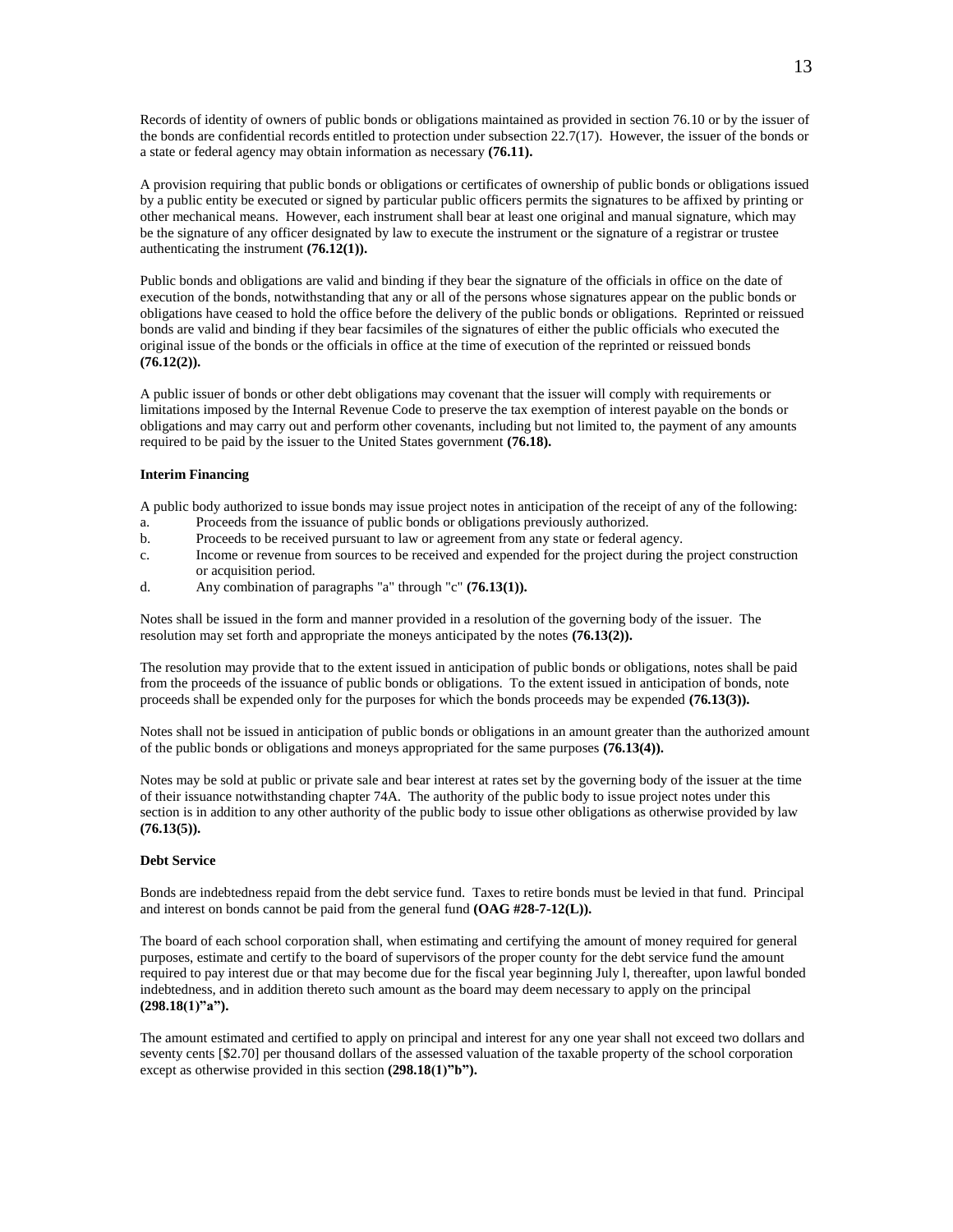For the sole purpose of computing the amount of bonds which may be issued as a result of the application of any limitation referred to in this section, all interest on the bonds in excess of that accruing in the first twelve [12] months may be excluded from the first annual levy of taxes, so that the need for including more than one year's interest in the first annual levy of taxes to pay the bonds and interest shall not operate to further restrict the amount of bonds which may be issued, and in certifying the annual levies to the county auditor or auditors such first annual levy of taxes shall be sufficient to pay all principal of and interest on said bonds becoming due prior to the next succeeding annual levy and the full amount of such first annual levy shall be entered for collection by said auditor or auditors, as provided in chapter 76 **(298.18(1)"c").**

The amount estimated and certified to apply on principal and interest for any one year may exceed two dollars and seventy cents [\$2.70] per thousand dollars of assessed value by the amount approved by the voters of school corporation, but not exceeding four dollars and five cents [\$4.05] per thousand of the assessed value of the taxable property within any school corporation, provided that the registered voters of such school corporation have first approved such increased amount at an election held on a date specified in section 39.2(4)"c" **(298.18(1)"d").** The proposition submitted to the voters at such election shall be in substantially the following form:

*"Shall the board of directors of the \_\_\_\_\_\_\_\_\_\_\_\_\_\_\_\_\_\_\_\_\_\_, in the County of \_\_\_\_\_\_\_\_\_\_\_\_\_\_\_\_\_\_\_\_, State of Iowa, be authorized to levy annually a tax exceeding two dollars and seventy cents per thousand dollars, but*  not exceeding \_\_\_\_\_\_\_\_\_\_\_\_\_\_\_\_\_\_\_\_\_\_\_ dollars and \_\_\_\_\_\_\_\_\_ cents per thousand dollars of the assessed value of *the taxable property within said school corporation to pay the principal of and interest on bonded indebtedness of said school corporation, it being understood that the approval of this proposition shall not limit the source of payment of the bonds and interest but shall only operate to restrict the amount of bonds which may be issued?"* **(298.18(2)).**

Notice of the election shall be given by the county commissioner of elections according to section 49.53. The county commissioner of elections shall conduct the election pursuant to the provisions of chapters 39 to 53 and certify the results to the board of directors. The proposition shall not be deemed carried or adopted unless the vote in favor of such proposition is equal to at least sixty percent [60%] of the total vote case for and against the proposition at the election. Whenever such a proposition has been approved by the voters of a school corporation as hereinbefore provided, no further approval of the voters of such school corporation shall be required as a result of any subsequent change in the boundaries of such school corporation **(298.18(3)).**

The voted tax levy referred to in this section shall not limit the source of payment of bonds and interest but shall only restrict the amount of bonds which may be issued **(298.18(4)).**

The ability of a school corporation to exceed two dollars and seventy cents [\$2.70] per thousand dollars assessed value to service principal and interest payments on bonded indebtedness is limited and conferred only to those school corporations engaged in the administration of elementary and secondary education **(298.18(5)"a").**

If a school corporation leases a building or property, which has been used as a junior college by such corporation, to a community college, the annual amounts certified as herein provided by such leasing school corporation for payment of interest and principal due to lawful bonded indebtedness incurred by such leasing school corporation for purchasing, building, furnishing, reconstructing, repairing, improving or remodeling the building leased or acquiring or adding to the site of such property leased, to the extent of the respective annual rent the school corporation will receive under such lease, shall not be considered as a part of the total amount estimated and certified for the purposes of determining if such amount exceeds any limitation contained in this section **(298.18(5)"b").**

The board of supervisors of the county to which the certificate is addressed within the contemplation of section 298.18 shall levy the necessary tax to raise the amount estimated, or so much thereof as may be lawful and within the limitation of said section which levy shall be made as other taxes for school purposes **(298.19).**

The governing authority of these political subdivisions before issuing bonds shall, by resolution, provide for the assessment of an annual levy upon all the taxable property in the political subdivision sufficient to pay the interest and principal of the bonds within a period named not exceeding the time applicable period of time specified in section 76.1 [20 years]. A certified copy of this resolution shall be filed with the county auditor or the auditors of the counties in which the political subdivision is located; and the filing shall make it a duty of the auditors to enter annually this levy for collection from the taxable property within the boundaries of the political subdivision until funds are realized to pay the bonds in full. The levy shall continue to be made against property that is severed from the political subdivision after the filing of the resolution until funds are realized to pay the bonds in full **(76.2(1)"a").**

The annual levy shall be sufficient to pay the interest and approximately such portion of the principal of the bonds as will retire them in a period not exceeding twenty [20] years from date of issue **(76.1(2)"a").**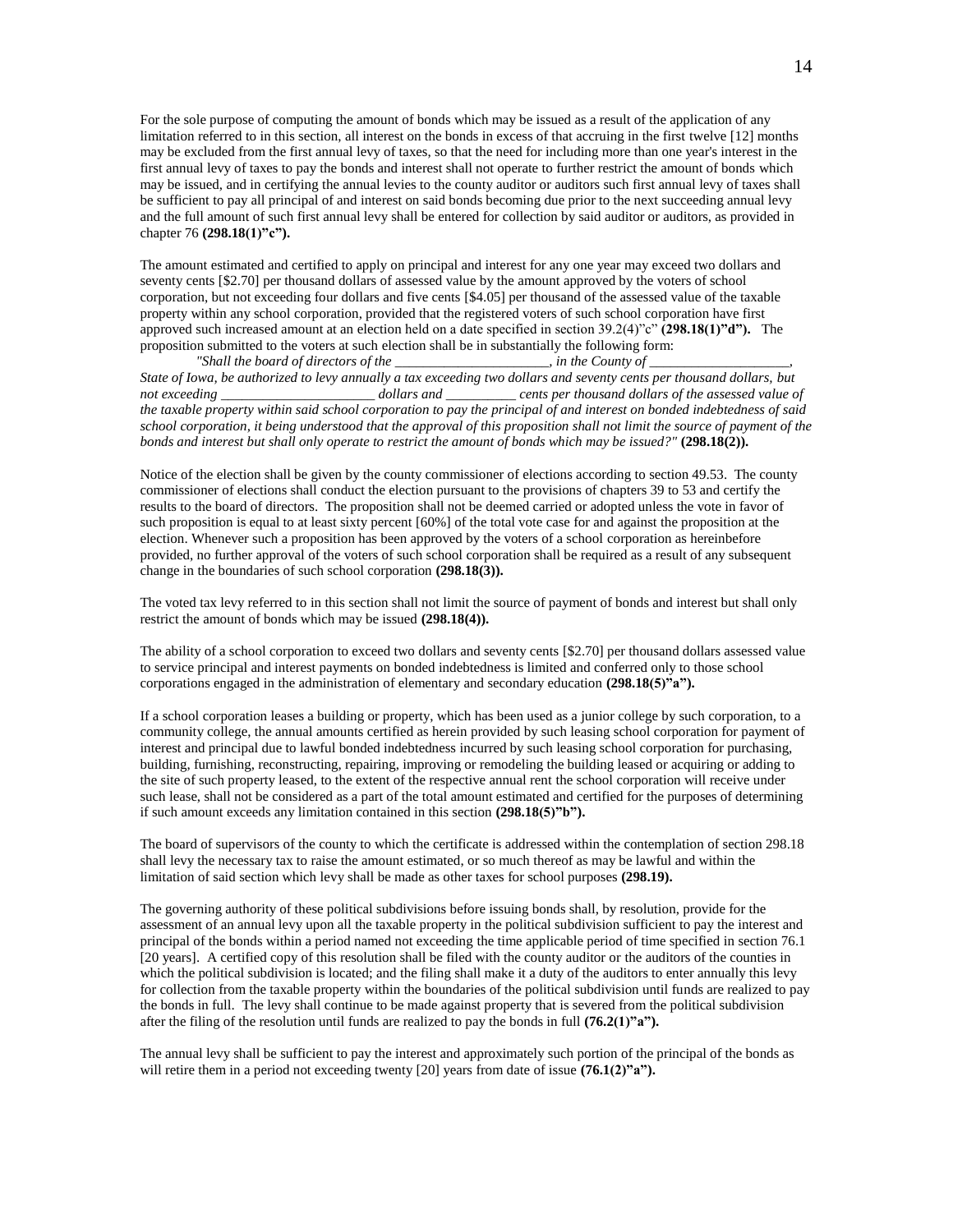If the resolution is filed prior to May 1 the annual levy shall begin with the tax levy for collection commencing July 1 of that year. If the resolution is filed after May 1, the annual levy shall begin with the tax levy for collection in the next succeeding fiscal year. However, the governing authority of the political subdivision may adjust a levy of taxes made under this section for the purpose of adjusting the annual levies and collections for property severed from the political subdivision, subject to the approval of the director of the Department of Management **(76.2(1)**"b").

If funds, including reserves and amounts available for temporary transfer, are found to be insufficient to pay in full any installment of principal or interest, a public issuer of bonds may anticipate the next levy of taxes pursuant to this section in the manner provide in chapter 74, whether the taxes so anticipated are to be collected in the same or a future fiscal year **(76.2(2)).**

#### **Refunding Bonds**

For the purpose of providing for payment of any indebtedness of any school corporation represented by judgments or bonds, the board of directors of such school corporation, at any time or times, may provide by resolution for the issuance of bonds of such school corporation, to be known as funding or refunding bonds. The proceeds derived from the public or private sale of such funding or refunding bonds shall be applied in payment of such indebtedness; or the funding bonds or refunding bonds may be issued in exchange for the evidences of such indebtedness, par for par **(298.20).**

School corporations may at any time or times extend or renew any legal indebtedness or any part thereof they may have represented by bonds or certificates where such indebtedness is payable from a limited annual tax or from a voted annual tax, and may by resolution fund or refund the same and issue bonds therefore running not more than twenty [20] years to be known as funding or refunding bonds, and make provision for the payment of the principal and interest thereof from the proceeds of an annual tax for the period covered by such bonds similar to the tax authorized by law or by the electors for the payment of the indebtedness so extended or renewed **(76.7).**

Proceeds of refunding bonds cannot be used for a different purpose than for which issued **(1934 Op. Att'y Gen. 90 (#33-2-8)).**

Under the decision in Banta vs Clarke County, 219 Iowa 1195, a school district may issue refunding bonds notwithstanding that indebtedness at the time of refund exceeds the legal limit **(1936 Op. Att'y Gen. 121 (#35-4-11)).** 

#### **Bond Redemption**

Whenever the governing authority of such political subdivision shall have on hand funds derived from any source other than taxation which may be appropriated to the payment either of interest or principal, or both principal and interest of such bonds, such funds may be so appropriated and used and the levy for the payment of the bonds correspondingly reduced. This section shall not restrict the authority of a political subdivision to apply sales and services tax receipts collected pursuant to chapter 423B for such purpose. Notwithstanding section 423F.3, a school district may apply tax receipts collected pursuant to chapter 423F for the purposes of this section **(76.4).**

Whenever the amount in the hands of the treasurer, belonging to the funds set aside to pay bonds, is sufficient to redeem one or more of the bonds which by their terms are subject to redemption, the treasurer shall give the owner of said bonds thirty [30] days' written notice of the readiness of the district to pay and the amount it desires to pay. If not presented for payment or redemption within thirty [30] days after the date of such notice, the interest on such bonds shall cease and the amount due thereon shall be set aside for its payment whenever it is presented **(298.23).**

Hereafter issues of bonds of every kind and character by school corporations shall be consecutively numbered. Each issue of bonds shall be scheduled to mature in the same order as numbered **(76.1).**

All redemptions shall be made in the order of their numbers. The treasurer shall keep a record of the parties to whom the bonds are sold, together with their post office addresses, and notice mailed to the address as shown by such record shall be sufficient **(298.24).**

Bonds are not callable prior to maturity in the absence of a provision therefor in the bonds **(1938 Op. Att'y Gen. 187 (#37-4-23)).**

School bonds may be redeemed before the redemption date if provision therefor is made in the bonds, but where the bonds contain no provision for redemption prior to maturity, the board would have no authority to pay a premium in order to effect redemption prior to maturity **(1938 Op. Att'y Gen. 200 (#37-4-30)).**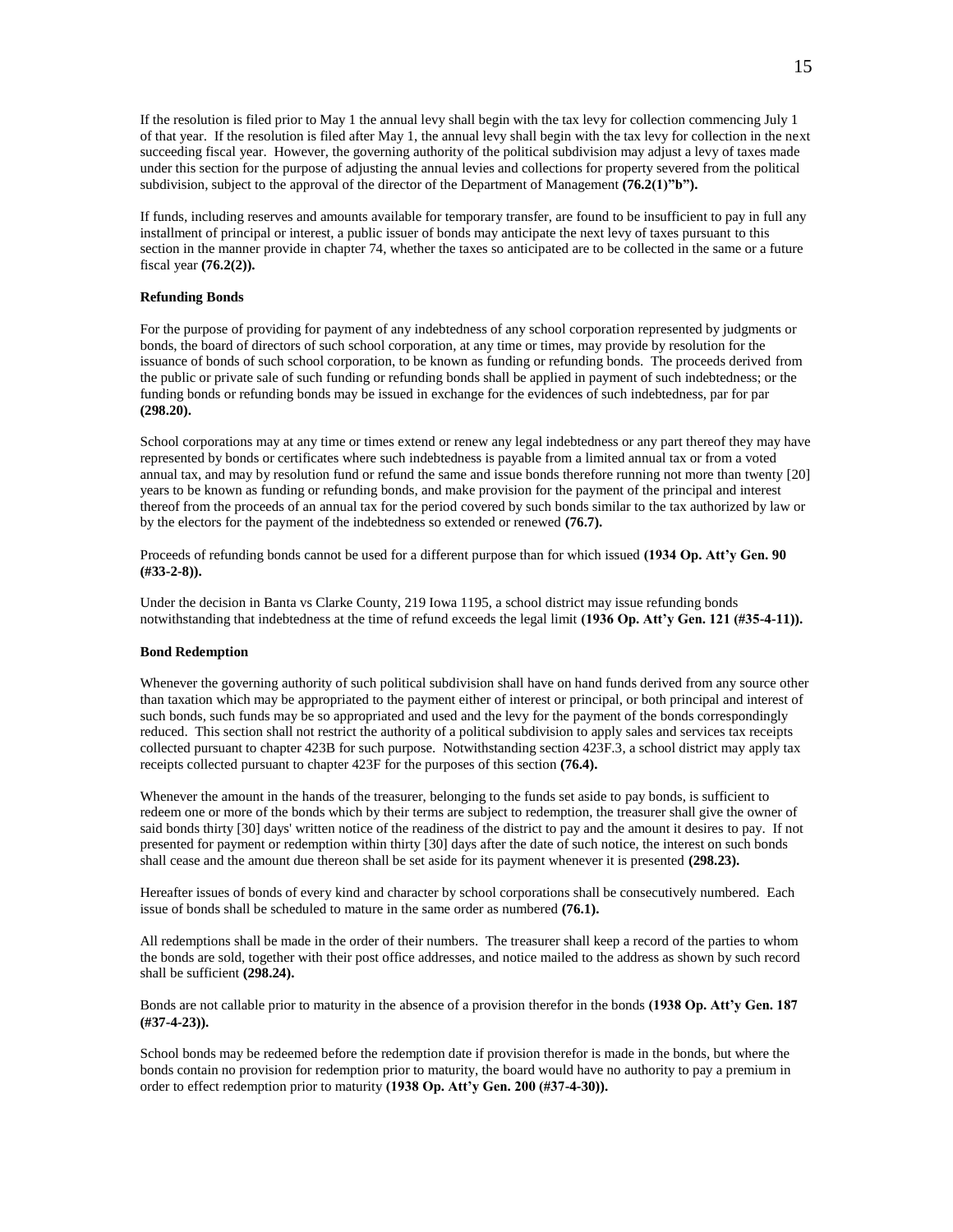Bonds called for payment but remaining unpaid ten years after maturity are barred by the statute of limitations **(OAG #47-10-21(L)).**

The balance in the schoolhouse fund may be used for the addition of two classrooms to a school building if such additions were contemplated in the building program voted on which authorized the bond sale from which these funds were obtained **(OAG #78-2-21).**

When a building costs less than the proceeds of the bond issue voted to construct that building, the excess may be used to construct and equip an athletic field on adjacent property owned by the school district without another vote of the electorate **(OAG #79-11-20).**

SAVE revenue may be used for payment or retirement of outstanding bonds previously issued for school infrastructure purposes **(423F.3(6)"b").** Previously as used in chapter 423F means general obligation bonds issued prior to the passage of the local options sales and services tax **(AG Informal advice, November, 2000)**. Notwithstanding section 423F.3, a school district may apply SAVE receipts collected pursuant to chapter 423F for the purposes of paying principal and interest on bonded indebtedness **(76.4).**

### **Secure an Advanced Vision for Education (SAVE)**

The board of directors of a school district shall be authorized to issue negotiable, interest-bearing school [revenue] bonds, without election, and utilize tax receipts derived from the sales and services tax for school infrastructure purposes and the supplemental school infrastructure amount distributed, and revenues received pursuant to section 423F.2, for principal and interest repayment. Proceeds of the bonds issued pursuant to this section shall be utilized solely for school infrastructure needs as school infrastructure is defined in subsection 423E.1(3), Code 2007). Bonds may be issued to refund outstanding and previously issued bonds under this section. The bonds are a contractual obligation of the school district, and the resolution issuing the bonds and pledging SAVE revenues or its share of the revenues distributed pursuant to section 423F.2 to the payment of principal and interest on the bonds is a part of the contract. Bonds issued pursuant to this section shall not constitute indebtedness within the meaning of any constitutional or statutory debt limitation or restriction, and shall not be subject to any other law relating to the authorization, issuance or sale of bonds **(423E.5(1)).**

After July 1, 2008, all local sales and services taxes for school infrastructure purposes imposed under chapter 423E are repealed. The increase in the state sales, services, and use taxes under chapter 423, subchapters II and III, from 5 percent to 6 percent shall replace the repeal of the county's local sales and services tax for school infrastructure purposes. To the extent that any school district has issued bonds anticipating the proceeds of a local sales and services tax for school infrastructure purposes prior to July 1, 2008, the pledge of such tax receipts for the payment of principal and interest on such bonds shall be replaced by a pledge of its share of the revenues the school district receives under this section **(423F.1).**

A school district may anticipate its share of the revenues under section 423F.2 by issuing bonds in the manner provided in section 423E.5. However, to the extent any school district has issued bonds anticipating the proceeds of an extended local sales and services tax for school infrastructure purposes imposed by a county pursuant to former chapter 423E, Code and Code Supplement 2007, prior to July 1, 2008, the pledge of such revenues for the payment of principal and interest on such bonds shall be replaced by a pledge of its share of the revenues under section 423F.2 **(423F.4).**

#### **Leases**

The Code does not give authority to school districts to lease equipment or to enter into a lease-purchase agreement for equipment] **(OAG #62-3-7).** [Note: After this opinion was written, the Code changed to allow leases and leasepurchase agreements for equipment from PPEL fund, but did not grant similar authority to any other fund or funds.]

PPEL fund may be expended for the rental of facilities under chapter 28E **(298.3(1)"h").**

PPEL fund may be expended for the purchase, lease, or lease-purchase of equipment or technology exceeding \$500 in value per purchase, lease, or lease-purchase transaction. Each transaction may include multiple equipment or technology units **(298.3(1)"c").**

The board of directors of a local school district for which a voter-approved PPEL levy has been voted pursuant to section 298.2, may enter into a rental or lease arrangement, consistent with the purposes for which the voter-approved PPEL levy has been voted, for a period not exceeding ten [10] years and not exceeding the period for which the voterapproved PPEL has been authorized by the voters **(279.26).** However, if the board intends to enter into a rental or lease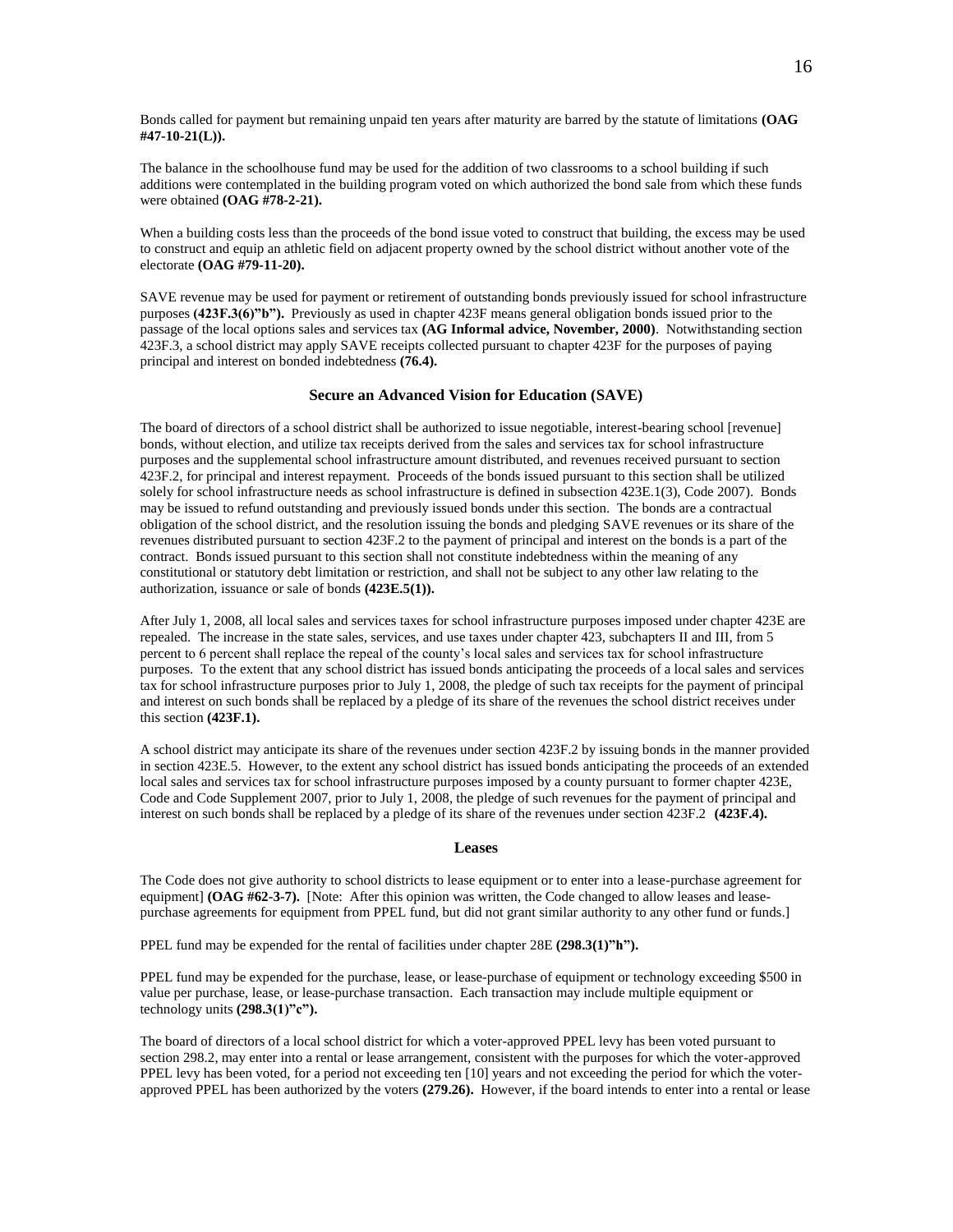arrangement under section 279.26, or intends to enter into a loan agreement under section 297.36, only a property tax shall be levied for those purposes **(298.2(4)).**

The local school board shall have the power to purchase or lease buses and other transportation facilities, and maintain same, and to enter into contracts for transportation subject to any provisions of law affecting same **(285.10(3)).**

The board may, with approval of sixty percent [60%] of the voters voting in an election in the school district, make extended time contracts not to exceed twenty [20] years in duration for rental of buildings to supplement existing schoolhouse facilities; and where it is deemed advisable for buildings to be constructed or placed on real estate owned by the school district, these contracts may include lease-purchase option agreements, the amounts to be paid out of the PPEL fund. Before entering into a rental or lease-purchase option contract, authorized by the electors, the board shall first adopt plans and specifications for a building or buildings which it considers suitable for the intended use and also adopt a form of rental or lease-purchase option contract. The board shall then invite bids thereon, by advertisement published once each week for two consecutive weeks, in a newspaper published in the county in which the building or buildings are to be located, and the rental or lease-purchase option contract shall be awarded to the lowest responsible bidder, but the board may reject any and all bids and advertise for new bids **(278.1(2)).**

The board may, when necessary, rent a room and employ a teacher, where there are ten [10] children for whose accommodation there is no schoolhouse **(297.12).** This is the only rental expenditure authority in Code related to the general fund, and the term "lease" is not used in Code with general fund other than revenues.

Proceeds from the lease of real or other property [belonging to the school corporation] shall be placed in the general fund **(297.22(1)"b").**

The AEA board is authorized to lease, purchase, or lease-purchase, subject to the approval of the state board of education or its designee and to receive by gift and operate and maintain facilities and buildings necessary to provide authorized programs and services. However, a lease for less than ten [10] years and with an annual cost of less than twenty-five thousand dollars [\$25,000] does not require the approval of the state board. The state board shall not approve a lease, purchase, or lease-purchase until the state board is satisfied by investigation that public school corporations within the area do not have suitable facilities available. A purchase of property that is not a leasepurchase may be made only within two [2] years of a disaster as defined in section 29C.2, subsection 1, and subject to the requirements of this subsection **(273.3(7)).**

#### **Lease-Purchase**

The Code does not give authority to school districts to lease equipment or to enter into a lease-purchase agreement for equipment] **(OAG #62-3-7).** [Note: After this opinion was written, the Code changed to allow leases and leasepurchase agreements for equipment from PPEL fund, but did not grant similar authority to any other fund or funds.]

Lease-purchase arrangement includes, but is not limited to, an arrangement in which title of ownership passes when the final installment payment is made **(8.46(1)"b").**

PPEL fund may be expended for the purchase, lease, or lease-purchase of equipment or technology exceeding \$500 in value per purchase, lease, or lease-purchase transaction. Each transaction may include multiple equipment or technology unit **(298.3(1)"c").**

PPEL fund may be expended for the purchase or lease-purchase option agreements for school buildings **(298.3(1)"j").**

The board of directors of a local school district for which a voter-approved PPEL levy has been voted pursuant to section 298.2, may enter into a rental or lease arrangement, consistent with the purposes for which the voter-approved PPEL levy has been voted, for a period not exceeding ten [10] years and not exceeding the period for which the voterapproved PPEL has been authorized by the voters **(279.26).** However, if the board intends to enter into a rental or lease arrangement under section 279.26, or intends to enter into a loan agreement under section 297.36, only a property tax shall be levied for those purposes **(298.2(4)"a").**

The board may, with approval of sixty percent [60%] of the voters voting in an election in the school district, make extended time contracts not to exceed twenty [20] years in duration for rental of buildings to supplement existing schoolhouse facilities; and where it is deemed advisable for buildings to be constructed or placed on real estate owned by the school district, these contracts may include lease-purchase option agreements, the amounts to be paid out of the PPEL fund. Before entering into a rental or lease-purchase option contract, authorized by the electors, the board shall first adopt plans and specifications for a building or buildings which it considers suitable for the intended use and also adopt a form of rental or lease-purchase option contract. The board shall then invite bids thereon, by advertisement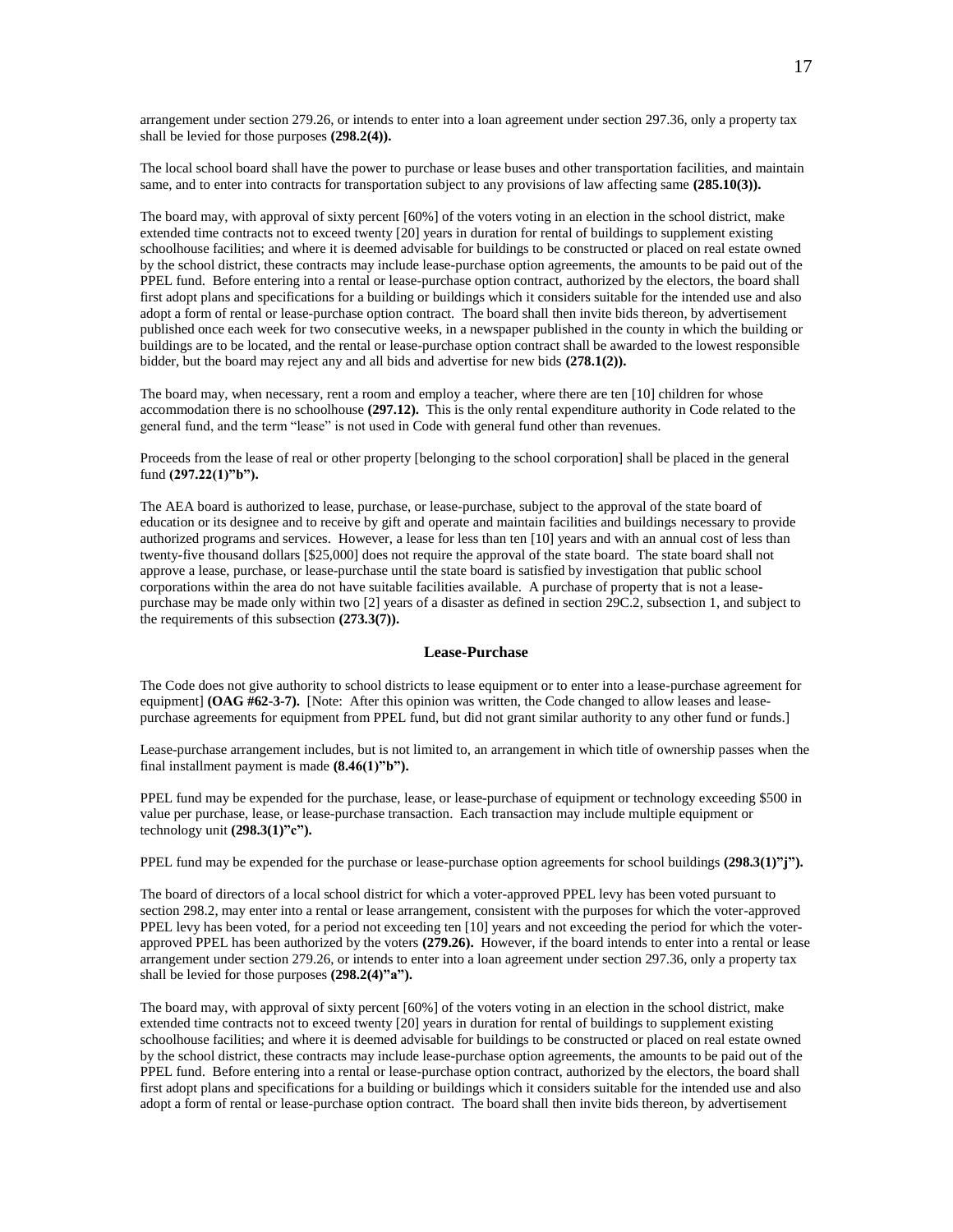published once each week for two consecutive weeks, in a newspaper published in the county in which the building or buildings are to be located, and the rental or lease-purchase option contract shall be awarded to the lowest responsible bidder, but the board may reject any and all bids and advertise for new bids **(278.1(2)).**

The debt service fund shall be used to pay interest as it becomes due and the amount necessary to pay the principal when due on bonds or other authorized indebtedness issued by the district, and to make payments required under a loan, lease-purchase agreement, or other evidence of indebtedness authorized by this Code. Moneys available to service this debt and received from other sources shall be transferred to the debt service fund and the payment of the debt shall be made from this fund **(298A.10).**

An AEA may hold property and execute purchase agreements within two [2] years of a disaster as defined in section 29C.2, subsection 1, and lease-purchase agreements pursuant to section 273.3, subsection 7, and if the lease-purchase agreement exceeds ten [10] years or the purchase price of the property to be acquired pursuant to a purchase or leasepurchase agreement [equals or ] exceeds twenty-five thousand dollars [\$25,000], the AEA shall conduct a public hearing on the proposed purchase or lease-purchase agreement and receive approval from the AEA board of directors and the state board of education or its designee before entering into the agreement **(273.2(2)).**

The AEA board is authorized to lease, purchase, or lease-purchase, subject to the approval of the state board of education or its designee and to receive by gift and operate and maintain facilities and buildings necessary to provide authorized programs and services. However, a lease for less than ten [10] years and with an annual cost of less than twenty-five thousand dollars [\$25,000] does not require the approval of the state board. The state board shall not approve a lease, purchase, or lease-purchase until the state board is satisfied by investigation that public school corporations within the area do not have suitable facilities available. A purchase of property that is not a leasepurchase may be made only within two [2] years of a disaster as defined in section 29C.2, subsection 1, and subject to the requirements of this subsection **(273.3(7)).**

### **Installment Acquisitions**

Installment acquisition includes, but is not limited to, an arrangement in which title of ownership passes when the first installment payment is made **(8.46(1)"a").**

The local school board has power to purchase buses and enter into contracts to pay for such buses over a five-year period as follows: one-fourth of the cost when the bus is delivered and the balance in equal annual installments, plus simple interest due. The bus shall serve as security for balance due **(285.10(7)"b").**

#### **Loans**

The board of directors of a school corporation may purchase equipment, and may negotiate and enter into a loan agreement and issue a note to pay for the equipment [from the general fund]. The note must mature within five [5] years, or the useful life of the equipment, whichever is less. Before entering into a loan agreement for an equipment purchase, the school corporation must publish a notice, including a statement of the amount and purpose of the agreement, at least once in a newspaper of general circulation within the school corporation at least ten [10] days before the meeting at which the loan agreement is to be approved **(279.48).** This Code section is the only authority granted for long-term loans in the general fund. The authority for long-term loans in PPEL is authorized in section 298.2. Other tax funds do not have authority for long-term loans.

The AEA board is authorized to purchase equipment as provided in section 279.48 **(273.3(20)).**

The board of directors may pay the actual cost of an asbestos project from any funds in the general fund of the district, funds received from the PPEL levy, or moneys obtained through a federal asbestos loan program, to be repaid from any of the funds specified in this section over a three-year period **(279.52).**

The department of natural resources may facilitate the loan process for school districts and AEAs. Loans shall be facilitated for all cost-effective energy management improvements. For school districts and AEA to receive loan assistance under the program, the department of natural resources shall require completion of an energy management plan including an energy analysis **(473.20(2)).** 

School districts may enter into financing arrangements with the authority or it duly authorized agents or representative obligating the school district to make payments on the loans beyond the current budget year of the school district. Chapter 75 shall not be applicable. School districts shall repay the loans from moneys in either their general fund or debt service fund **(473.20).** [Note that there is an error in this Code section. It should say "general fund or PPEL fund," which is the language in section 279.53 below; debt service fund is prohibited from using its tax receipts for any